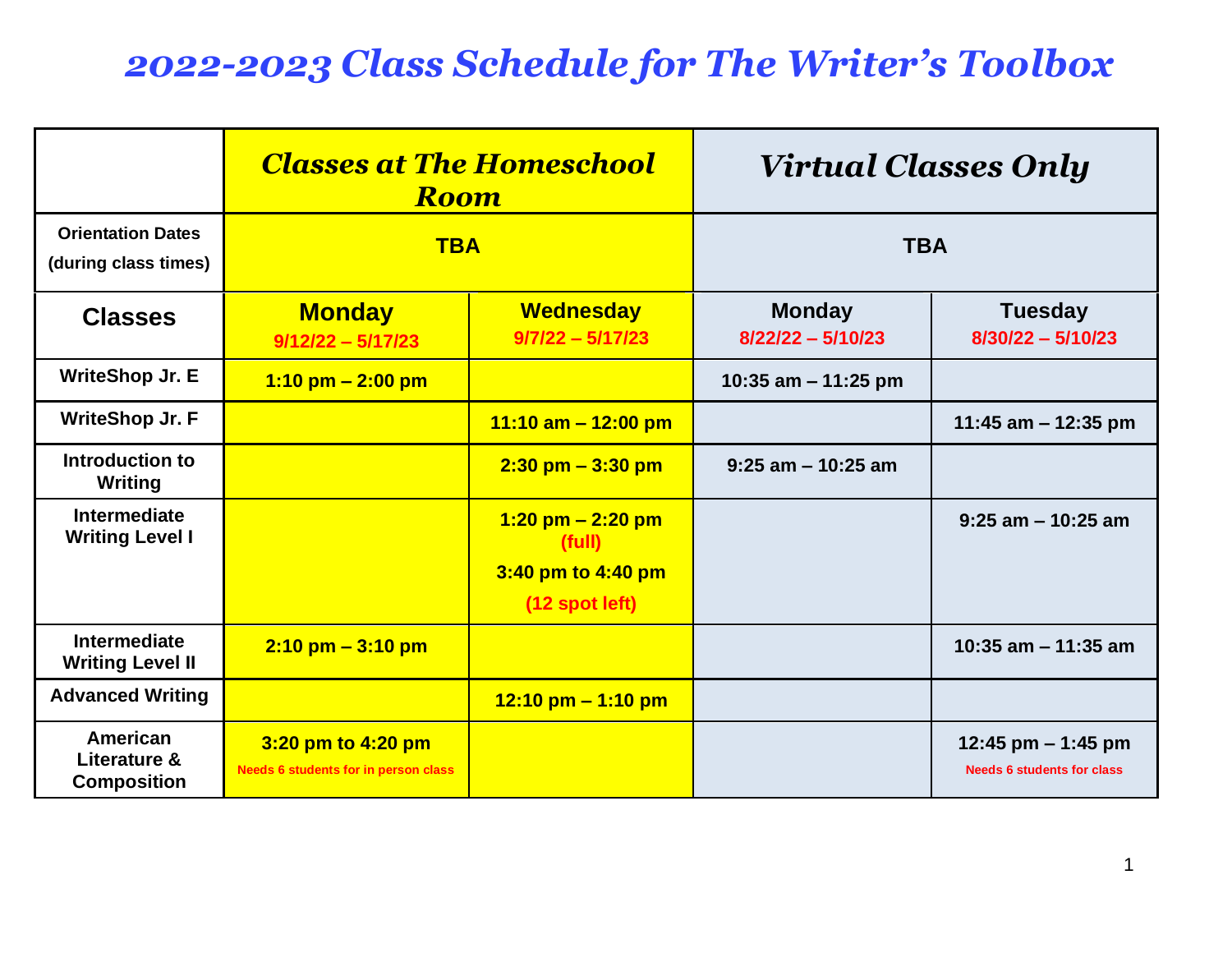## **Class Level Recommendations for Returning Students**

|                                         | <b>Recommended Next Class</b>                                                                               |                                                                                          |                                                                                      |  |
|-----------------------------------------|-------------------------------------------------------------------------------------------------------------|------------------------------------------------------------------------------------------|--------------------------------------------------------------------------------------|--|
| <b>Current Class</b>                    | <b>Students with a class</b><br>grade below 70% or who<br>need to better understand<br>skills or techniques | Students with a class grade<br>of 75% or above                                           | <b>Honors for Students</b><br>with a class grade of<br>93% or above                  |  |
| WS Jr. D                                |                                                                                                             | WriteShop Jr. E                                                                          |                                                                                      |  |
| WS Jr. E                                |                                                                                                             | WriteShop Jr. F or Introduction to Writing - depending on grade level and parent/teacher |                                                                                      |  |
| WS Jr. F                                | WriteShop Jr. F<br>Introduction to Writing                                                                  |                                                                                          |                                                                                      |  |
| Introduction to<br>Writing              | Introduction to Writing                                                                                     | Intermediate Writing, Level I                                                            | No Honors Option for<br>this Class                                                   |  |
| Intermediate Writing,<br>Level I        | Intermediate Writing, Level I                                                                               | Intermediate Writing, Level II                                                           | Intermediate Writing,<br>Level II - Honors                                           |  |
| Intermediate Writing,<br>Level II       | Intermediate Writing, Level II                                                                              | Advanced Writing or any<br><b>Literature Class</b>                                       |                                                                                      |  |
| American<br>Composition &<br>Literature | <b>Advanced Writing</b>                                                                                     | <b>Advanced Writing</b>                                                                  | <b>Advanced Writing</b><br>Honors or<br>American Lit. & Comp.<br><b>Class Honors</b> |  |
| <b>Advanced Writing</b>                 | <b>Advanced Writing</b>                                                                                     | American Lit. & Comp.                                                                    |                                                                                      |  |

## **Class Level Recommendations for New**

| Grade            | <b>No Prior Writing</b><br><b>Experience</b> | <b>Limited Writing</b><br><b>Experience</b> | <b>Writing at Grade</b><br><b>Level</b>                    | <b>Advanced - Writing</b><br><b>Above Grade Level</b> |
|------------------|----------------------------------------------|---------------------------------------------|------------------------------------------------------------|-------------------------------------------------------|
| 4 <sup>th</sup>  | Not Recommended                              | WS Jr. D w/ Parental<br><b>Help</b>         | WS Jr. D                                                   | WS Jr. E                                              |
| 5 <sup>th</sup>  | WS Jr. D or E                                | WS Jr. E                                    | WS Jr. E                                                   | WS Jr. F                                              |
| 6 <sup>th</sup>  | WS Jr. E or F                                | WS Jr. F                                    | WS Jr. F                                                   | Introduction to Writing                               |
| 7 <sup>th</sup>  | WS Jr. F                                     | WS Jr. F                                    | Introduction to Writing                                    | Introduction to Writing                               |
| 8 <sup>th</sup>  | Introduction to Writing                      | Introduction to<br>Writing                  | Introduction to<br>Writing, Intermediate<br>Writing, Level | Intermediate Writing,<br>Level II                     |
| 9 <sup>th</sup>  | Introduction to Writing                      | Intermediate Writing,<br>Level I            | Intermediate Writing,<br>Level II                          | Intermediate Writing,<br>Level II - Honors            |
| 10 <sup>th</sup> | Intermediate Writing,<br>Level I             | Intermediate Writing,<br>Level I            | Intermediate Writing,                                      | Honors Intermediate                                   |
| 11 <sup>th</sup> | Intermediate Writing,<br>Level I or Level II | Intermediate Writing,<br>Level II           | Level II, Advanced<br><b>Writing or American</b>           | Writing, Level II,<br>Advanced Writing, or            |
| 12 <sup>th</sup> | Intermediate Writing,<br>Level II            | Intermediate Writing,<br>Level II           | Lit. & Comp. class                                         | American Lit. & Comp.<br>class                        |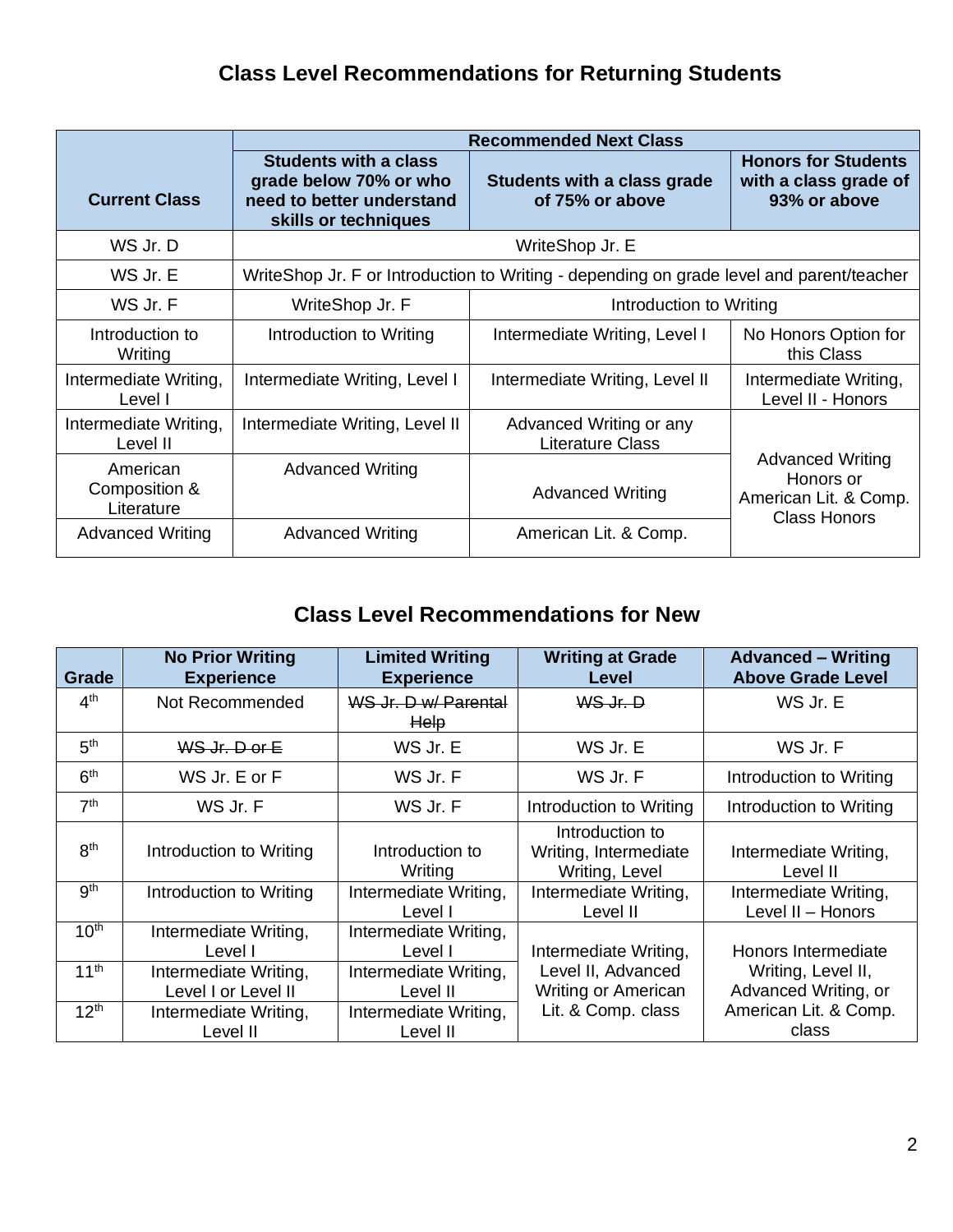## Description of Class Offerings

## Writing = Fun in WriteShop© Jr. E Class

**Testimony:** "*Mrs. Gartrell has taught all three of our children and her classes [WriteShop Jr. E & Intermediate Writing] have been a blessing to our homeschool. She challenges and encourages her students as they explore the joy of writing. We are very thankful for the Gartrell's and how they have poured into the homeschooling community with their expertise and talents. A. Childers*

**Testimony:** "*I am always amazed at my [3] students' abilities and writing voices that emerge and grow each year. I love the different opportunities each lesson and project gives them to try different styles in writing and creativity.*" (student's in classes from WriteShop Jr. to American Lit. & Comp.) A. Tucker

The **WriteShop Jr. E class**, **for advanced 4th grader, average 5th to 6th grader /reluctant 7th grader** students class teaches students to write and publish fiction, nonfiction and poetry using a variety of games, graphic organizers, self-editing tools and arts & crafts. These hands-on classes will provide consistent instructions to unlock the budding writer and make writing an activity your students will ask for. Students will learn to plan, create, self- evaluate and publish their writing projects in a variety of forms, such as a booklet, matted copy with borders, lap book, flip book, display board, and many other forms. Each 2 to 3 - week lesson will include grammar, journaling, and specific requirements for the lesson genre. Whether you have a more advanced child or one who is just learning the writing process, this flexible program will allow your child to work at their level and succeed. Student assignments are not graded at



this level; instead, encouraging comment are made to encourage creativity and foster a love for writing.

#### **Class Topics**

**Lesson 1**: Writing Fables **Grammar:** Sentences **Lesson 2**: Writing with Humor **Grammar**: Kinds of Sentences **Lesson 3**: Adventure Story **Grammar**: Compound Sentences **Lesson 4**: Science Fiction **Grammar**: Compound Words **Lesson 5:** Mystery **Grammar:** Dialogue **Lesson 6:** Concrete Poetry **Grammar:** Homophones & Homographs **Lesson 7:** Personal Narrative (intro to 5-pgphs.) **Grammar:** Five Paragraphs **Lesson 8**: Book Summary (5-pgphs.) **Grammar:** Prefixes/Suffixes **Lesson 9:** Book Report (5-pgphs.) **Grammar:** Parts of Speech Review **Lesson 10:** Expository Report & Presentation **Grammar:** Synonyms

**Required Texts:** WriteShop Jr. Book E (Skill Builder Worksheet and Grammar Guide Pack); Various Handouts; Grade Appropriate Dictionary and Thesaurus

**Tuition Cost:** \$515.00 per year for first child, \$465.00 if paid in full on or before the first day of class or monthly payment of \$51.88. Sibling Discount Available.

| <b>Locations:</b> | Mondav        | Virtual                           | 10:35 am $-$ 11:25 am |
|-------------------|---------------|-----------------------------------|-----------------------|
|                   | <b>Monday</b> | <b>Homeschool Room - Matthews</b> | 1:10 pm $-$ 2:00 pm   |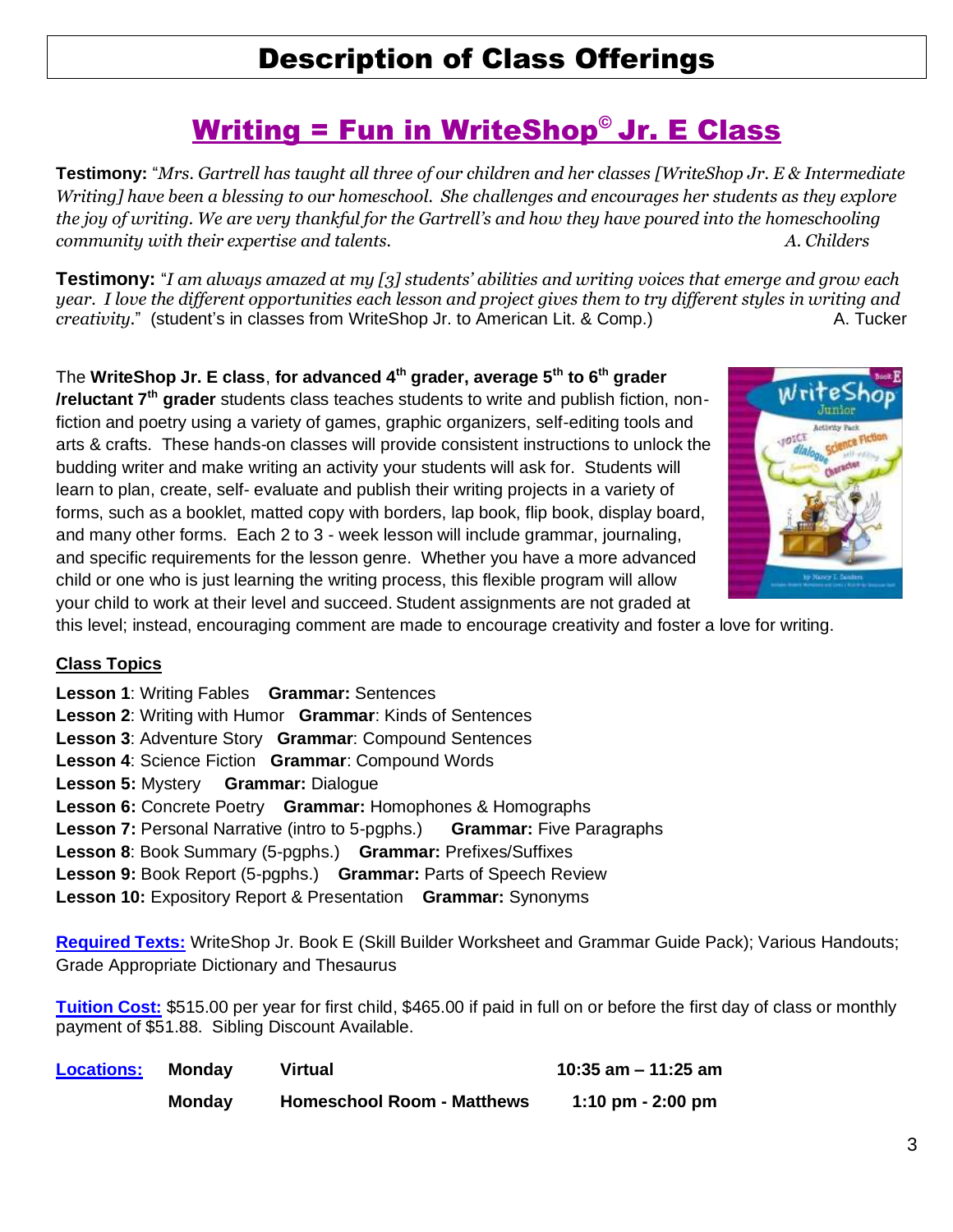# Writing = Fun in WriteShop © Jr. F Class

**Testimony:** *"This class has been a positive experience for my son. He is not that enthusiastic about writing, but this class brought out his creativity. I also believe this class has build his confidence in writing. I'm so happy with his growth this year. And he was able to get out of his comfort zone. C. Bellinger*

This **WriteShop Jr. F class**, **for advanced 5th grader, average 6th to 7th grader /reluctant 8th grader** class



teaches students to write and publish fiction, non-fiction and poetry using a variety of games, graphic organizers, self-editing tools and arts & crafts. These hands-on classes will provide consistent instructions to unlock the budding writer and make writing an activity your students will ask for. Students will learn to plan, create, research, self- evaluate and publish their writing projects in a variety of forms, such as a booklet, matted copy with borders, lap book, flip book, accordion book, display board, and many other forms. In addition to writing narratives in several genres, students will read and summarize a short story, write a literary response on a grade appropriate novel, write a personal story, create a book of poems, and research, write and present a report. Each 2 to 3 - week lesson will include grammar, journaling, and specific requirements for the lesson genre. Whether you have a more advanced child or one who is just learning the writing process, this flexible

program will allow your child to work at their level and succeed. Student assignments are not graded at this level; instead, encouraging comment are made to encourage creativity and foster a love for writing.

#### **Class Topics**

| Lesson 1: Writing an Adventure Story (Using Concrete Writing to Add Realistic Story Details)                                                                                |
|-----------------------------------------------------------------------------------------------------------------------------------------------------------------------------|
| Grammar: Parts of Speech & Parts of Sentences Review                                                                                                                        |
| <b>Lesson 2: Writing a Tall Tale (Using Figures of Speech to Create Unique Characters)</b>                                                                                  |
| Grammar: Figures of Speech (Simile, Idiom, Metaphor, Personification, Cliché)                                                                                               |
| Lesson 3: Writing a Mystery Story (Using Descriptive Words to Add Interest to a Mystery)                                                                                    |
| <b>Grammar:</b> Writing a Journal                                                                                                                                           |
| <b>Lesson 4: Writing a Historical Fiction Story (Narrowing Topics)</b>                                                                                                      |
| Grammar: Writing from various POV'S 1 <sup>st</sup> , 2 <sup>nd</sup> , 3 <sup>rd</sup> , Ltd. Omniscient, 3 <sup>rd</sup> POV Ltd. Omni.                                   |
| Lesson 5: Limericks (Poetry Unit - Using Rhyme and Meter to Create a Book of Poems)                                                                                         |
| <b>Grammar: Poetry Devices</b>                                                                                                                                              |
| Lesson 6: Writing a Persuasive Letter (Using Strong Voice to Convince Readers)                                                                                              |
| <b>Grammar: Contractions and Confusing Words</b>                                                                                                                            |
| Lesson 7: Writing a Personal Narrative (Adding Sensory Details to a 5 Paragraph Story)                                                                                      |
| <b>Grammar:</b> Writing 5 paragraphs                                                                                                                                        |
| Lesson 8: Writing a Story Summary (Summarizing the Main Idea & Supporting Details in 5 Paragraphs)                                                                          |
| <b>Grammar: Using Apostrophes</b>                                                                                                                                           |
| Lesson 9: Responding to Literature (Investigating Literature and Responding with Opinions)                                                                                  |
| Grammar: Ways to Respond to Literature: Genre, Characters Plot, Comparisons                                                                                                 |
| Lesson 10: Writing and Presenting a Non-fiction Research Report on a World Treasure                                                                                         |
| <b>Grammar: Using Commas</b>                                                                                                                                                |
|                                                                                                                                                                             |
| Required Texts: WriteShop Jr. Book F (Skill Builder Worksheet and Grammar Guide Pack); Various Handouts                                                                     |
| provided by teacher; Grade Appropriate Dictionary and Thesaurus                                                                                                             |
| Tuition Cost: \$520.00 per year for first child, \$470.00 if paid in full on or before the first day of class or monthly<br>payment of \$52.50. Sibling Discount Available. |

| <b>Locations:</b> | <b>Tuesday</b> | <b>Virtual</b>                              | 11:45 am - 12:35 pm |
|-------------------|----------------|---------------------------------------------|---------------------|
|                   |                | <b>Wednesday Homeschool Room - Matthews</b> | 11:10 am - 12:00 pm |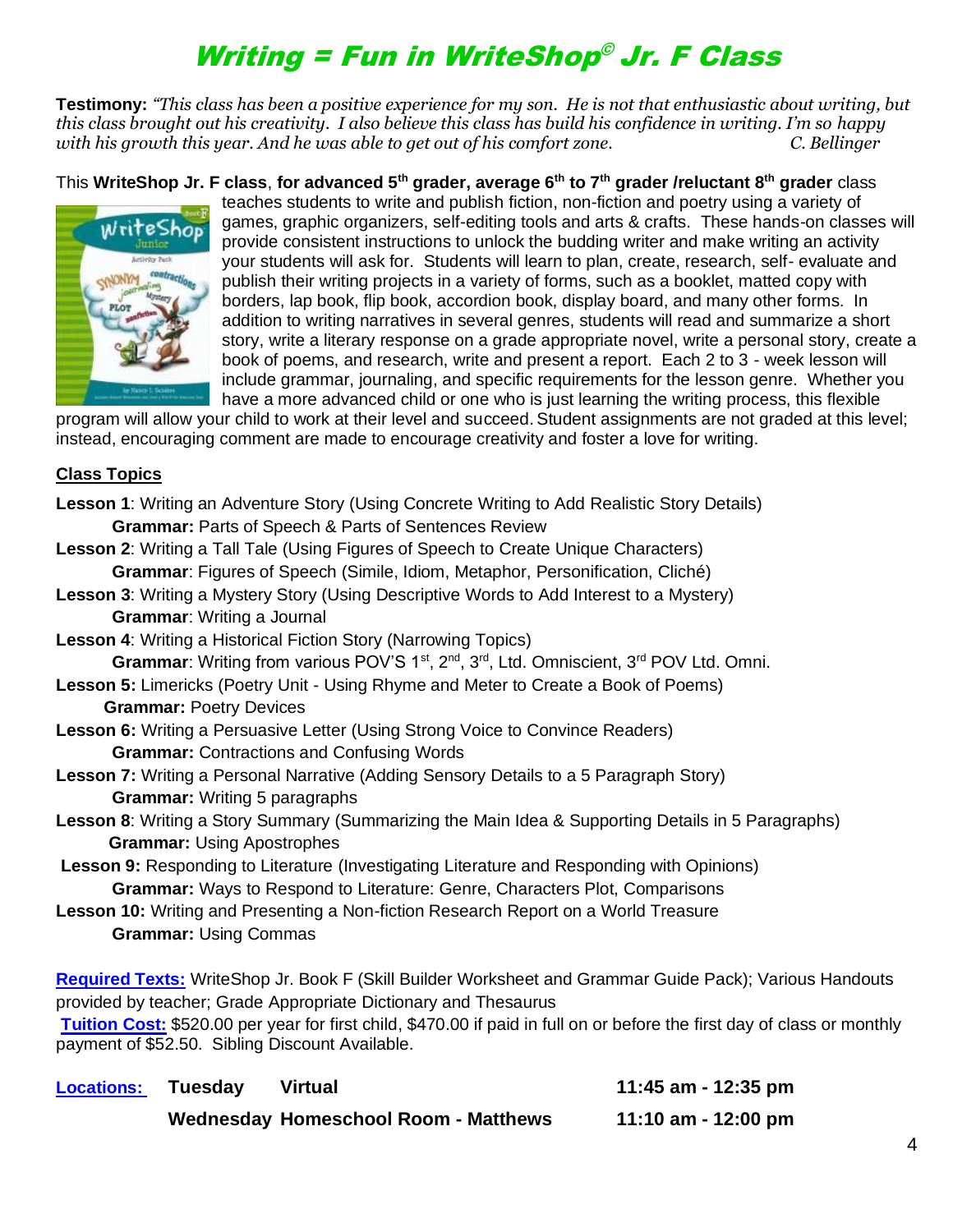# **Introduction to Writing Class**

**Testimony**: "*We have been pleased for the past several years. Mrs. Gartrell has helped to launch two of ours into college level writing. They are thriving and one of them was complimented by the head of the English Dept. because of her writing and grammar skills. We are definitely appreciative of Mrs. Gartrell's willingness to quide our children in becoming strong writers.*" J. Kennedy



This **Introduction to Writing class for advanced 6th graders to 9th graders** uses **the WriteShop© I** curriculum**.** This incremental, non-threatening approach to writing enables students to successfully enhance their writing skills by learning to write and edit compositions from various genres through engaging assignments. We will focus on mastering the fundamental building blocks of writing using hands on techniques, games, and a variety of activities. Students learn to write concise and explicit descriptive, informative, and narrative essays as well as expository reports. Each

lesson includes a Skill Builder activity for students to practice new grammatical and stylistics skills that are incorporated in each lesson. A self-editing and proofreading checklist is included with each lesson to help students focus on lesson requirements, skills learned, content, composition, and mechanics. We will generally spend 2 weeks on each lesson except for our two (2) major projects; a 5 to 6 - week Journalism unit and a 6 - week MLA research paper unit on an animal of the student's choice (although no two students can choose the same animal). Both projects include presentations. All assignments are evaluated and graded.

#### **Class Topics**:

Descriptive Compositions

- MLA Research Report **Biographical Sketch**
- Concrete language
- Sensory Details
- Sentence Varieties
- "How To" Project
- Journalism
- Narrative Compositions
- Point of View Compositions
- Applied Grammar

**Prerequisites**: Basic understanding of grammar and sentence structure.

#### **Required Texts:**

| <b>WriteShop I</b>              | $\Box$ Synonym Finder (J.I. Rodale) or Collegiate |
|---------------------------------|---------------------------------------------------|
| Write on Course 2020 (ed. 2016) | Dictionary/Thesaurus                              |
|                                 | $\Box$ Various Handouts (provided by teacher)     |

**Tuition Cost:** \$540.00 per year for first child, \$490.00 if paid in full on or before the first day of class or monthly payments of \$55.00. Sibling Discount Available.

| <b>Locations:</b> | Tuesday   | <b>Virtual</b>                  | $9:25$ am - 10:25 am                |
|-------------------|-----------|---------------------------------|-------------------------------------|
|                   | Wednesday | <b>Homeschool Room Matthews</b> | $2:30 \text{ pm} - 3:30 \text{ pm}$ |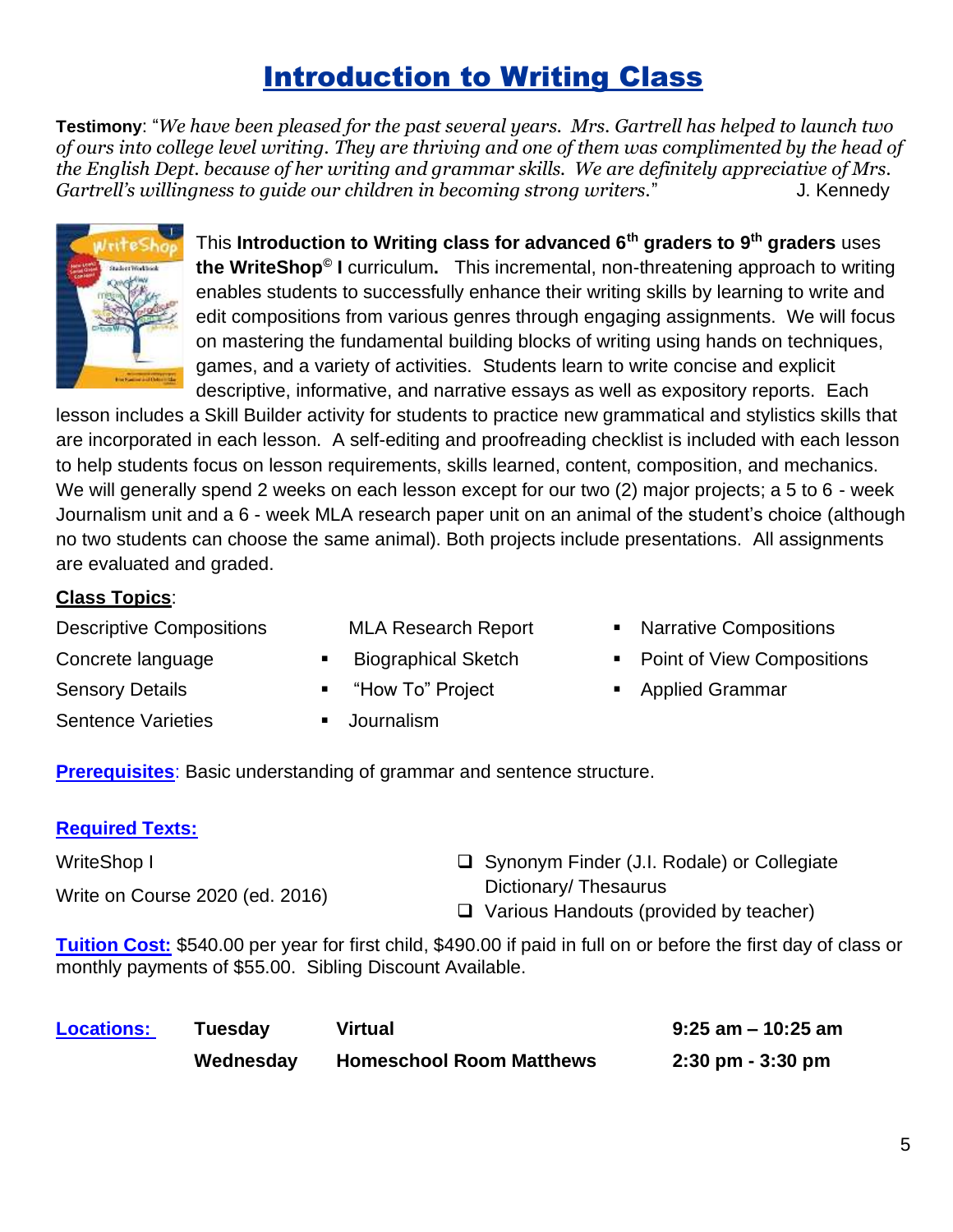# **Intermediate Writing, Level I**

*Testimony: "My daughters enjoyed the freedom they were given when they had to state their ideas and write [essays], rather than being restricted to one idea they loved being able to use their imaginations."* C. Viruet



The **Intermediate Writing, Level I class for grades 7th to 10th** uses the first half of **WriteShop © II (lessons 17 – 23)** curriculum and focuses on style techniques in descriptive and narrative writing. Along with WriteShop lessons, student will focus on writing, responding to, and analyzing poetry, analyzing characterization using The Prince and the Pauper by Mark Twain, writing and presenting (using PowerPoint) an expository researched paper using primary as well as secondary sources and an introduction to persuasive essay writing. Students are introduced to sentence variations, sentence types and other stylistic and grammar topics using handouts and

an on-line grammar program. Writing assignments are interesting, purposeful and engaging. Besides writing instruction, students will learn how to or continue to learn self-editing skills so they are less reliant upon their teachers and better able to confidentially produce quality work. Each class also includes one or two grammar / sentence structure activities each week. All assignments are evaluated and graded.

#### **Class Topics**

- Sentence Construction
- Paragraph Development
- **EXEC** Varieties & Types
- Poetry (reading, writing, analyzing)
- **MLA Research Project**
- Opinion /Persuasion
- **E** Grammar, Mechanics & Usage (GUM)
- **Descriptive Writing**
- Narratives
- On-line Grammar Assignments
- **EXEC** Literary Study: The Prince and the Pauper
- **EXEDENT** Information Literacy as it pertains to research

**High School Credit:**  $\frac{1}{2}$  to  $\frac{3}{4}$  credit (adding a few Literature units (i.e. Progeny Press or Total Language Plus) and Vocabulary (i.e. Wordly Wise) will complete your English program)

**Prerequisites**: Introduction to Writing or an understanding of parts of speech, sentence structure, and paragraph development.

#### **Required Texts:**

- ❑ WriteShop II
- ❑ Write on Course 2020 & Write Ahead (by Thoughtful Learning)
- ❑ Synonym Finder (J.I. Rodale)
- $\Box$  Blue Book of Grammar (12<sup>th</sup> edition)
- ❑ Various Handouts (provided by teacher)

**Tuition Cost:** \$550.00 per year for first child, \$500.00 if paid in full on or before the first day of class or monthly payments of \$56.25. Sibling Discount Available

| <b>Locations: Tuesday</b> |           | Virtual                         | $9:25$ am - 10:25 am                |
|---------------------------|-----------|---------------------------------|-------------------------------------|
|                           | Wednesday | <b>Homeschool Room Matthews</b> | 1:20 pm $-$ 2:20 pm (full)          |
|                           |           |                                 | $3:30 \text{ pm} - 4:40 \text{ pm}$ |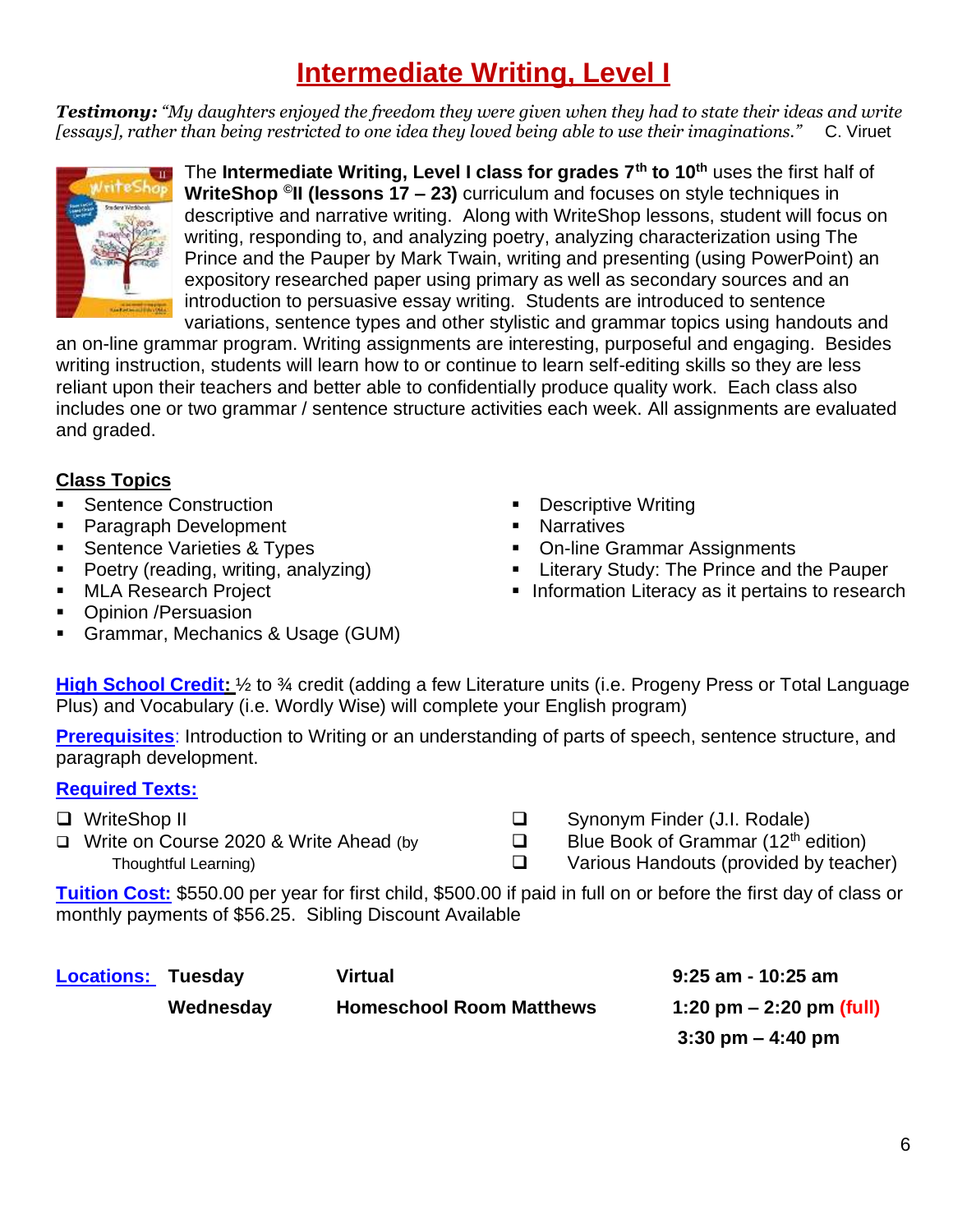## **Intermediate Writing, Level II**

*Testimony: Mrs. Gartrell's classes are the best in tow. I am so grateful at the instruction my three daughters have receive in her classes over the years [from WriteShop Jr. to Level II]. My oldest daughter was more than prepared for college-level papers. In addition to the excellent instruction and curriculum, Mrs. Gartrell is a wonderful, thorough and caring profession – she truly cares about her students and goes above and beyond to help them succeed. I would recommend her to any student, regardless of their level and experience with writing."* A. Hitt



The Intermediate Writing, Level II class, for grades  $8<sup>th</sup>$  to 11<sup>th</sup> / 12<sup>th</sup>, uses the second half of **WriteShop © II.** This class focuses on style techniques and the rudiments for writing various types of essays; such as expository, analytical and persuasive, as well as incorporating research in MLA format. Assignments will range from 5 paragraphs to 2 to 3-page papers. Five paragraph essays are begun within the first few lessons, to eventually focus on parallel writing and timed writing activities. Students will develop more in-depth writing techniques that will include several types of persuasive / argumentative writing assignments. Projects include a research paper, critical analysis an advertising unit. This class also allows for a creative writing unit and an in-depth study of literary techniques and analysis using John Steinbeck's, The Pearl. An honors option is available for this class. All assignments are evaluated and graded.

| <b>Class Topics</b> |
|---------------------|
|---------------------|

Review Descriptive & Narrative Essays Concrete language & Sensory Details Review Sentence Varieties Writing with clarity & good word usage Expository or Persuasive Research Paper

Expository essays (Compare & Contrast and Definition Essay)

Vocabulary for literary unit

**Required Texts:** 

Opinion and persuasion writing

Writing with parallelism

G.U.M. – Grammar/ Usage / Mechanics weekly exercise assignments

Critical and analytical writing for reviews and editorials

"Advertising in Truth" – Understanding persuasive propaganda from the media

Literary analysis of The Pearl by John Steinbeck

On-line Grammar Program

**Prerequisites:** Intermediate Writing, Level I, or a basic understanding of grammar, sentence structure, or prior writing experience through a love of writing or a prior writing curriculum.

**High School Credit: 1- English Credit** (you may need to add 1 or 2 more novel studies)

| $\sim$                                    |                                   |
|-------------------------------------------|-----------------------------------|
| WriteShop II                              | Collegiate Dictionary / Thesaurus |
| Write Ahead (by Thoughtful Learning)      | Synonym Finder (J.I. Rodale)      |
| The Blue Book of Grammar $(12th$ edition) |                                   |

**Tuition Cost:** \$565.00 per year for first child, \$515.00 if paid in full on or before the first day of class monthly payment of \$58.13. Sibling Discount Available.

| <b>Locations:</b> | Mondav  | <b>Homeschool Room Matthews</b> | $2:10 \text{ pm} - 3:10 \text{ pm}$ |
|-------------------|---------|---------------------------------|-------------------------------------|
|                   | Tuesday | <b>Virtual On-Line</b>          | 10:35 am $-$ 11:35 am               |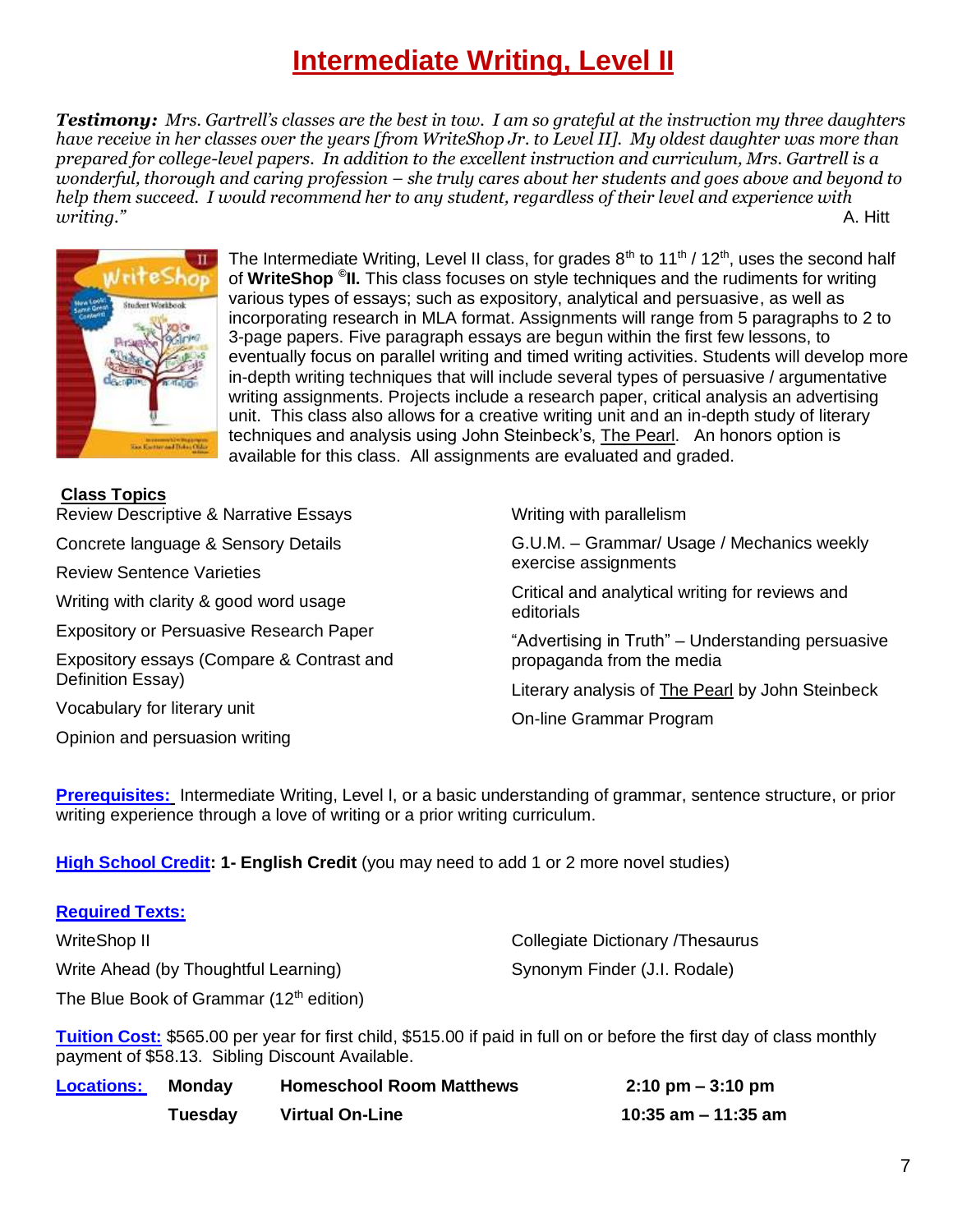## Advanced Writing

*Testimony: "[After"] conducting many searches for help in teaching our children … we found Mrs. Gartrell and her wonderful, high-quality classes. I am convinced she can teach any student at any level who wants to work (and even one who doesn't particularly want to work) to be a better communicator. The classes are well organized, and expectations are clear and appropriate to the student's grade level and ability. Students not only get to learn about writing mechanics but have topics assigned that require developing thinking skill. Students also develop their ability to manage their work- flow to meet deadlines. As they move through course levels with Mrs. Gartrell, they take more and more responsibility for completing their assignments. Feedback to our students and us is regular, timely and useful. I can recommend Mrs. Gartrell's classes without reservation. My only regret is that we are going to run out of her courses before we are actually ready to stop!"*  E. Clark



**This high school level course** is designed to equip students with the skills, techniques, and confidence to write a variety of expository and persuasive essays to ensure competency for college level writing. The text for this class, *The Power in Your Hands: Writing Nonfiction in High School***,** by Sharon Watson. It features a variety of essay assignments at the beginners, intermediate and advanced high school level. We will focus on a different rhetorical device each week using *The Writer's Toolbox: Using Rhetorical Devices to Improve Communication* by Patricia Samuelsen with Megan Samuelsen. Students will be able to identify as well as include these devices in their writing assignments. The Advanced Writing class is



appropriate for the intermediate and advance (honors) level high school writer who has had a solid year or background in writing five paragraph minimum essays and is ready to write more in-depth papers of 350 to 1500+ (honors up to 3000+) word minimum and multi-paragraph/ page papers. Each lesson offers specific step by step directions which go beyond surface formatting and stylistic techniques. Although these are important and will be required, this class will address essay clarity, unity, cohesiveness and rhetorical appeals. Students will be asked purposeful questions so they can write with more depth and critical thinking. MLA and APA style and research methods will be included in each assignment. Students will also read essays, speeches and articles as source documents for assignments. This class will include grammar and sentence structure assignments throughout the year. The class comprises a full high school English class and English Credit. There are sufficient assignments for 4 more hours of daily class work.

#### **Essay / Topics**

Opinion Essay Persuasive Essays Using Appeals Logical Paper Study & Analysis of Rhetorical Devices Avoiding Fallacies Persuasive Techniques

 Moral / Ethical Paper Problem-Solution Essay Position Paper Argumentation

Personal Testimony Essay College Admission Essay Descriptive Essay Bias in the Media

**Required Texts: The Power in Your Hands: Writing Nonfiction in High School,** by Sharon Watson; **Elements of Style** by Strunk and White; **Write for College** by Thoughtful Learning; **The Writer's Toolbox: Using Rhetorical Devices to Improve Communication** by Patricia Samuelsen with Megan Samuelsen. **Synonym Finder** by J.I. Rodale

**Tuition Cost:** \$590.00 per year for first child, \$540.00 if paid in full on or before the first day of class or monthly payment of \$61.25. Sibling Discount Available.

**Location: Wednesday Homeschool Room Matthews 12:10 pm – 1:10 pm**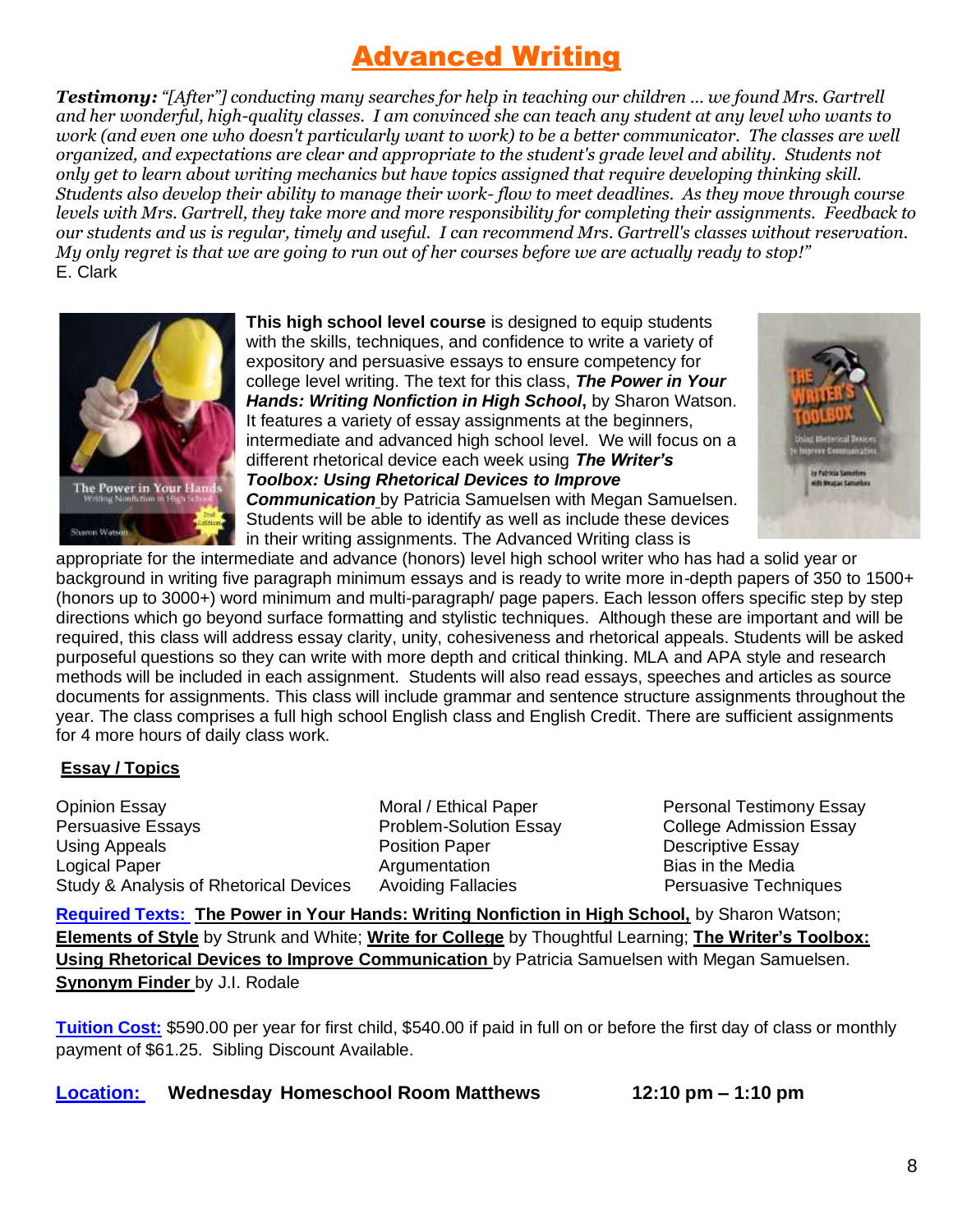## American Literature & Composition

"*Mrs. Gartrell's classes are very thorough and a great learning experience for my children. I have graduated 2 homeschooled children and currently homeschooling my youngest. My 2 oldest feel very confident with what they have learned through Mrs. Gartrell's classes and feel very equipped to handle any college course which require essays. Her classes and the level of assignments has also helped prepare them for college level work. These classes are a lot of work, but even my children will agree that these classes have been a great benefit*." D. McWhorter



This high school level class will explore the seven (7) major literary periods (Native American, Age of Faith (Colonialism), Age of Reason, Romanticism, Realism, Modern and Contemporary. We will focus on how literature has shaped the American culture. Students will engage in lively in-depth discussion that are both teacher and student led as they study literature of various modes such as: historical documents, specific accounts, poems, speeches, short stories, novel excerpts and full novels, which will include 4 to 6 of the following: *The Autobiography of Benjamin Franklin, The Scarlet Letter, Frederick Douglas: The Narrative of a Slave, The Red Badge of Courage, The Autobiography of an Ex-Colored Man, The Crucible, Huckleberry Finn, The Jungle, and To Kill a Mockingbird)*. All poems, short stories, speeches and documents will either be provided in class handouts or found on the internet. Extensive vocabulary, critical reading, critical analysis, critical thinking, and writing (possibly *including* a literary research paper) assignments are included. The American Literature & Composition class will expose students to over 25 authors and poets as well as almost 75 literary terms necessary for literary analysis and critical interpretation for various forms of literature and essays. In addition to learning to write various types of literary essays and papers, students will have projects, write and recite several speeches and make presentations. Grammar and sentence structure which focuses on topics addressed in the ACT and SAT test will also be assigned weekly. This full high school English class is designed to cover sufficient assignments for 4 more hours of daily class work per week.

**Prerequisites:** A good understanding of writing principles for the high school level and readiness to analyze literature.

#### **High School Credit: 1 English Credit**

**Required Texts: Write Ahead** or **Write for College** (by Thoughtful Learning), class novels as listed above.

**Tuition Cost:** \$590.00 per year for first child, \$540.00 if paid in full on or before the first day of class or monthly payment of \$61.25. Sibling Discount Available.

| <b>Homeschool Room Matthews</b><br><b>Locations: Monday</b> |                        | $3:20 \text{ pm} - 4:20 \text{ pm}$ |  |  |
|-------------------------------------------------------------|------------------------|-------------------------------------|--|--|
| Tuesday                                                     | <b>Virtual On-Line</b> | 12:45 pm $-$ 1:45 pm                |  |  |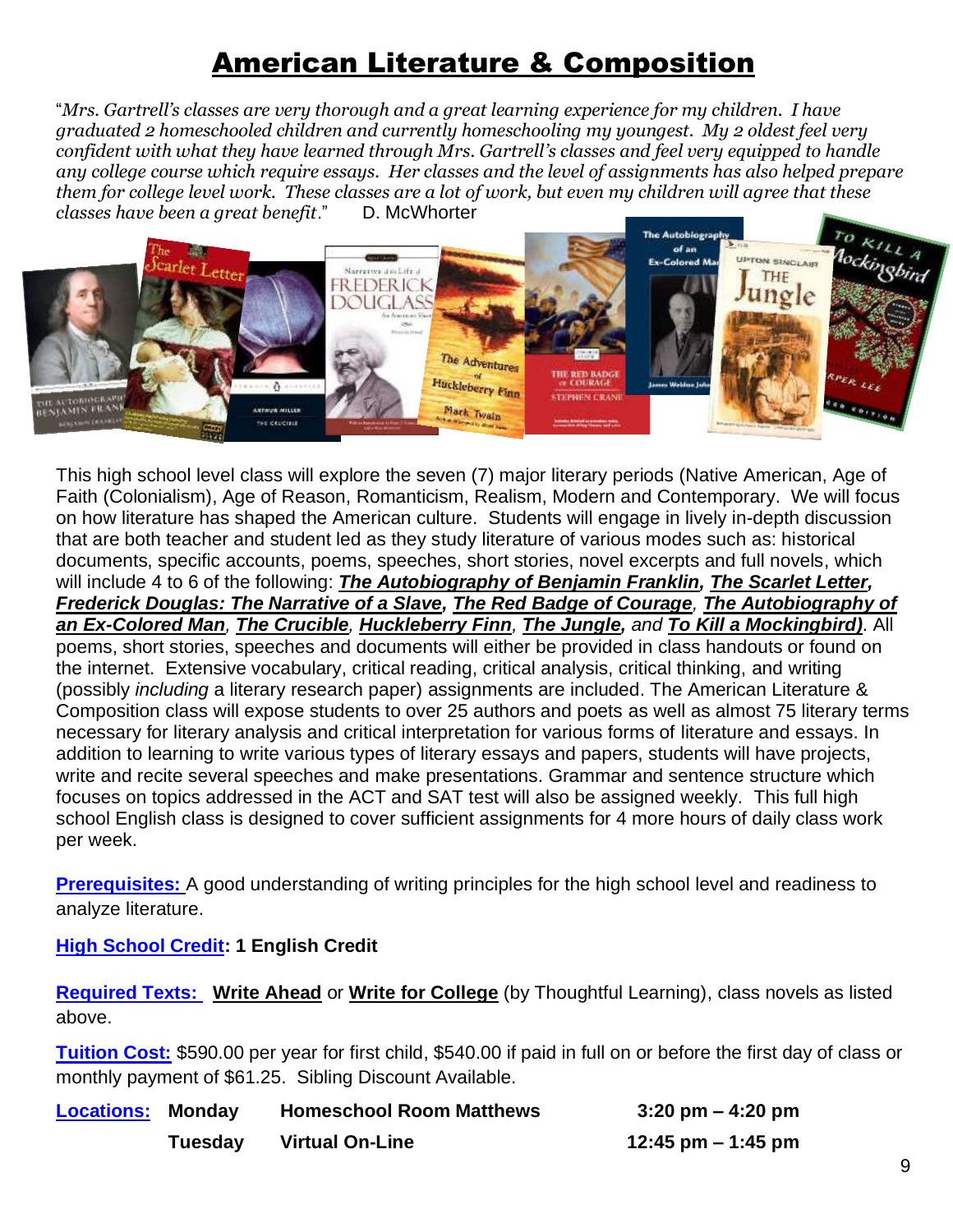# *Registration Checklist*

**All of the below forms and payment must be received before students are fully registered for class.**



❑ Registration Form (one per family)



❑ Student Information Form (one per student)

❑ Facility Forms for In Person Classes (completed and signed) (Enrichment Form and Liability Form for the Homeschool Room)

### **Email Type-In Forms and Send Payment Via check, PayPal or Zelle (see below)**



Payment made payable to:

Kyra Gartrell P.O Box 3029 Indian Trail, NC 28079

- Or You may pay via **PayPal** using "family and friends" to: [readtowrite@earthlink.net](mailto:readtowrite@earthlink.net)
- Or You may pay via Zelle
- ❖ You may also send in the book order form for most texts used in the classes.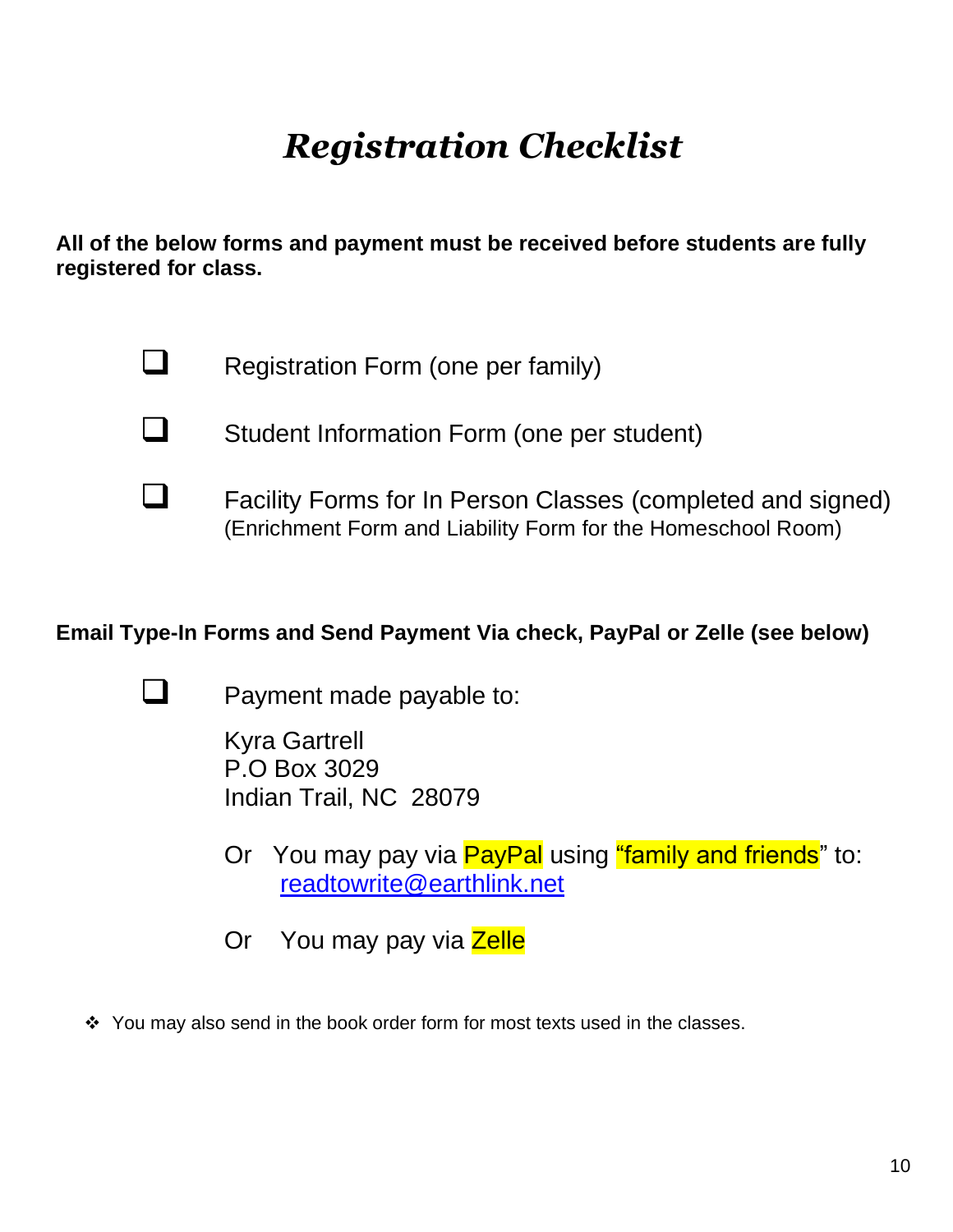| <b>Writing Classes 2022-2023 Registration Type-In Form</b>                                                                                                                                                                                                                                                                  |                            |  |                        |       |                                                              |  |
|-----------------------------------------------------------------------------------------------------------------------------------------------------------------------------------------------------------------------------------------------------------------------------------------------------------------------------|----------------------------|--|------------------------|-------|--------------------------------------------------------------|--|
| readtowrite@earthlink.net<br><b>Taught by: Kyra Gartrell</b><br>704-236-1249                                                                                                                                                                                                                                                |                            |  |                        |       |                                                              |  |
|                                                                                                                                                                                                                                                                                                                             | <b>Family Information</b>  |  |                        |       |                                                              |  |
| Parent's Names:                                                                                                                                                                                                                                                                                                             |                            |  |                        |       |                                                              |  |
| Best Phone #1:                                                                                                                                                                                                                                                                                                              |                            |  | Phone $#2$ :           |       |                                                              |  |
| <b>Street Address:</b>                                                                                                                                                                                                                                                                                                      |                            |  | City:                  |       |                                                              |  |
| ZIP Code:<br>State:<br>E-mail:                                                                                                                                                                                                                                                                                              |                            |  |                        |       |                                                              |  |
| Where did you hear about the writing classes?                                                                                                                                                                                                                                                                               |                            |  |                        |       |                                                              |  |
|                                                                                                                                                                                                                                                                                                                             | <b>Class Locations</b>     |  |                        |       |                                                              |  |
| • Monday – On Line $OL /$ The Homeschool Room – HR<br>• Tuesday - On Line OL<br>• Wednesday - The Homeschool Room - (Matthews) - $HR$                                                                                                                                                                                       |                            |  |                        |       |                                                              |  |
|                                                                                                                                                                                                                                                                                                                             | <b>Classes Offered</b>     |  |                        |       |                                                              |  |
| WriteShop Jr. - Book E (WS Jr. E)<br>Intermediate Writing, Lev. II $*$ (Lev II)<br>WriteShop Jr. - Book E (WS Jr. F)<br>Advanced Writing* (AW)<br>Introduction to Writing (IW)<br>American Composition & Literature* (ACL)<br>Intermediate Writing, Lev. I (Lev I)<br>* Add "H" after these classes if interested in honors |                            |  |                        |       |                                                              |  |
|                                                                                                                                                                                                                                                                                                                             | <b>Student Information</b> |  |                        |       |                                                              |  |
| <b>Class Name (Initials)</b><br><b>Student Name</b><br>Grade<br>$(1st / 2nd Choice)$                                                                                                                                                                                                                                        |                            |  |                        |       | <b>Location - Day &amp; Initials</b><br>$(1st / 2nd Choice)$ |  |
|                                                                                                                                                                                                                                                                                                                             |                            |  |                        |       |                                                              |  |
|                                                                                                                                                                                                                                                                                                                             |                            |  |                        |       |                                                              |  |
|                                                                                                                                                                                                                                                                                                                             | $\prime$                   |  |                        |       |                                                              |  |
|                                                                                                                                                                                                                                                                                                                             |                            |  |                        |       |                                                              |  |
| To Register: Complete the Entire Form / Sign Policy and Class Agreement Below / Submit Fees */ Mail                                                                                                                                                                                                                         |                            |  |                        |       |                                                              |  |
| Class Deposit<br>(non-refundable)                                                                                                                                                                                                                                                                                           |                            |  | \$100.00 (per student) |       | \$                                                           |  |
| Tuition less \$100.00 class deposit.<br>See Class Cost Chart or Individual Class<br>Class Payment in Full<br>Description                                                                                                                                                                                                    |                            |  |                        | \$    |                                                              |  |
| See Class Cost Chart or Individual Class<br>1 <sup>st</sup> Month Payment<br>Description                                                                                                                                                                                                                                    |                            |  |                        |       | \$                                                           |  |
| Payment Plan Fee<br>Payment Plan Fee<br>Those wishing to use monthly payments must add a one-time \$30.00<br>\$30.00<br>processing fee with the first payment                                                                                                                                                               |                            |  |                        |       |                                                              |  |
| Complete Fill in Forms and Send Payment using PayPal or Zelle (see page 10) or<br><b>Total Enclosed</b><br>Mail All Forms and Fees to: Kyra Gartrell                                                                                                                                                                        |                            |  |                        |       |                                                              |  |
| P.O. Box 3029<br>\$<br><b>Indian Trail, NC 28079</b>                                                                                                                                                                                                                                                                        |                            |  |                        |       |                                                              |  |
| PLEASE READ THE REGISTRATION, FINANCIAL, AND CLASS POLICIES AGREEMENT ON PAGES 16-17<br>website - www.thewriterstoolbox.info                                                                                                                                                                                                |                            |  |                        |       |                                                              |  |
| have read, understand and agree with the registration, financial, and class policy agreement.<br>Ι.                                                                                                                                                                                                                         |                            |  |                        |       |                                                              |  |
|                                                                                                                                                                                                                                                                                                                             |                            |  |                        | Date: |                                                              |  |
| Signature:<br>Thank you for the opportunity to partner with you and teach your student(s) this school year.                                                                                                                                                                                                                 |                            |  |                        |       |                                                              |  |

*[www.thewriterstoolbox.info](http://www.thewriterstoolbox.info/)*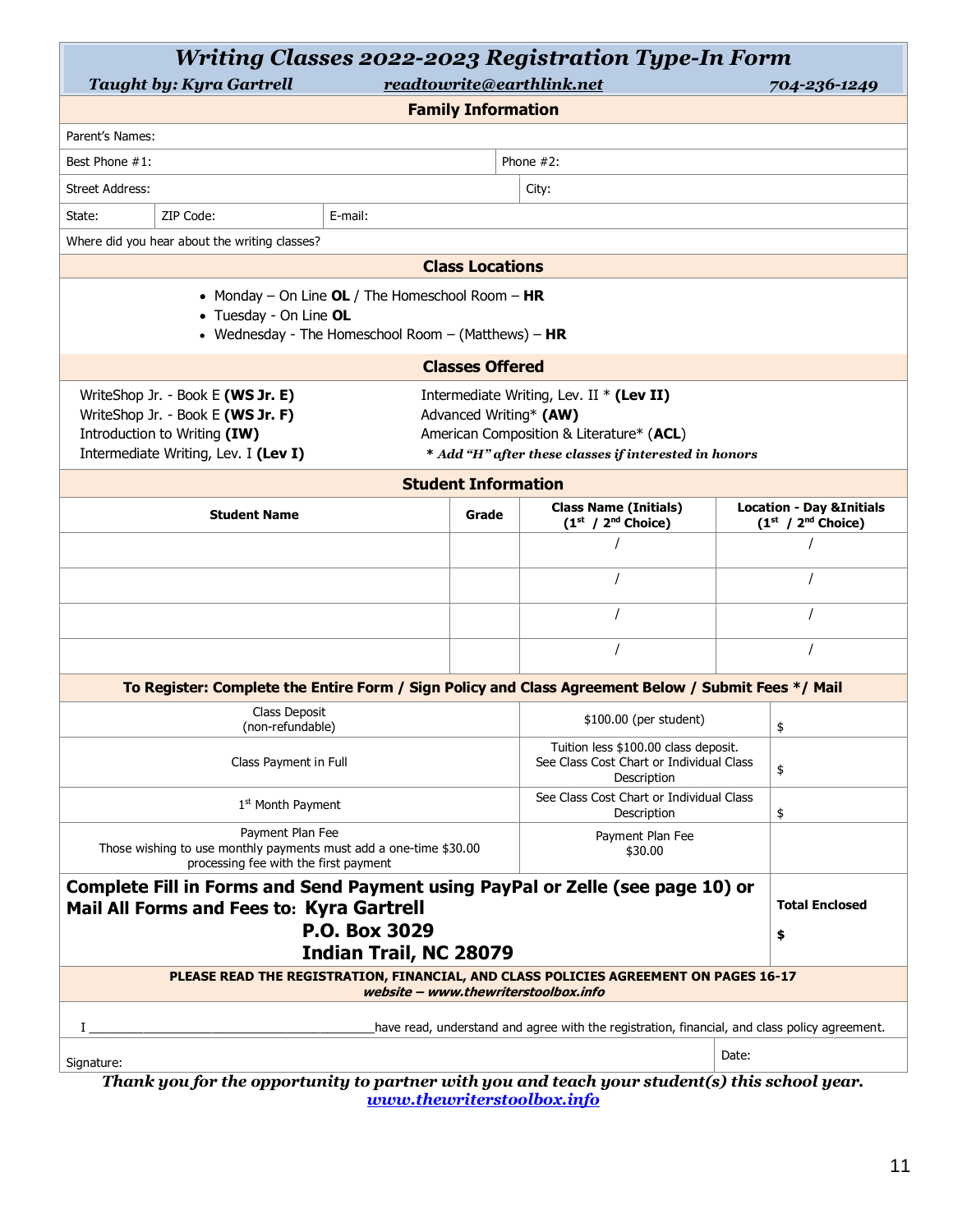## *2022-2023 The Writer's Toolbox - Student Information Sheet*

*Needed for Each Student*

| <b>General Contact Information</b>                                                                                                                                             |           |                       |                               |  |  |  |
|--------------------------------------------------------------------------------------------------------------------------------------------------------------------------------|-----------|-----------------------|-------------------------------|--|--|--|
| <b>Student's Name:</b>                                                                                                                                                         |           |                       |                               |  |  |  |
| <b>Class Name (Abbreviation):</b>                                                                                                                                              | Location: |                       | Honors - $\Box$ Yes $\Box$ No |  |  |  |
| Student's e-mail Address (needed for group emails and ThinkWave):                                                                                                              |           |                       |                               |  |  |  |
| <b>Parent's Name(s):</b>                                                                                                                                                       |           |                       |                               |  |  |  |
| <b>Address:</b>                                                                                                                                                                |           |                       |                               |  |  |  |
| City:                                                                                                                                                                          |           | State:                | Zip                           |  |  |  |
| <b>E-mail Address:</b>                                                                                                                                                         |           |                       |                               |  |  |  |
| <b>Best Phone #1:</b>                                                                                                                                                          |           | <b>Best Phone #2:</b> |                               |  |  |  |
| <b>Student Information</b><br>(This information will be used to help me generate and recommend writing topics)                                                                 |           |                       |                               |  |  |  |
| <b>Current Year Classes</b>                                                                                                                                                    |           |                       |                               |  |  |  |
| English:                                                                                                                                                                       |           | Math:                 |                               |  |  |  |
| <b>History/Social Studies:</b>                                                                                                                                                 |           | Science:              |                               |  |  |  |
| <b>Recent Books Read:</b>                                                                                                                                                      |           |                       |                               |  |  |  |
| <b>Books You Would Like to Read:</b>                                                                                                                                           |           |                       |                               |  |  |  |
| <b>Favorite Books:</b>                                                                                                                                                         |           |                       |                               |  |  |  |
|                                                                                                                                                                                |           |                       |                               |  |  |  |
| <b>Favorite Authors:</b>                                                                                                                                                       |           |                       |                               |  |  |  |
|                                                                                                                                                                                |           |                       |                               |  |  |  |
| <b>Favorite Hobbies:</b>                                                                                                                                                       |           |                       |                               |  |  |  |
|                                                                                                                                                                                |           |                       |                               |  |  |  |
| Goals (3 things you would like to accomplish this year):                                                                                                                       |           |                       |                               |  |  |  |
|                                                                                                                                                                                |           |                       |                               |  |  |  |
| <b>Desired Career Interest(s) or Hobbies:</b>                                                                                                                                  |           |                       |                               |  |  |  |
|                                                                                                                                                                                |           |                       |                               |  |  |  |
| On-Line Programs - For New Students Only (Returning students do not need to complete this section. You will keep the<br>same user name and password as 2021-2020 school year.) |           |                       |                               |  |  |  |
| Blue Book of Grammar (www.grammarbook.com - for all students)                                                                                                                  |           |                       |                               |  |  |  |
| User Name - student's first initial.last name. ex. j.smith (all small letter):                                                                                                 |           |                       |                               |  |  |  |
| Password:                                                                                                                                                                      |           |                       |                               |  |  |  |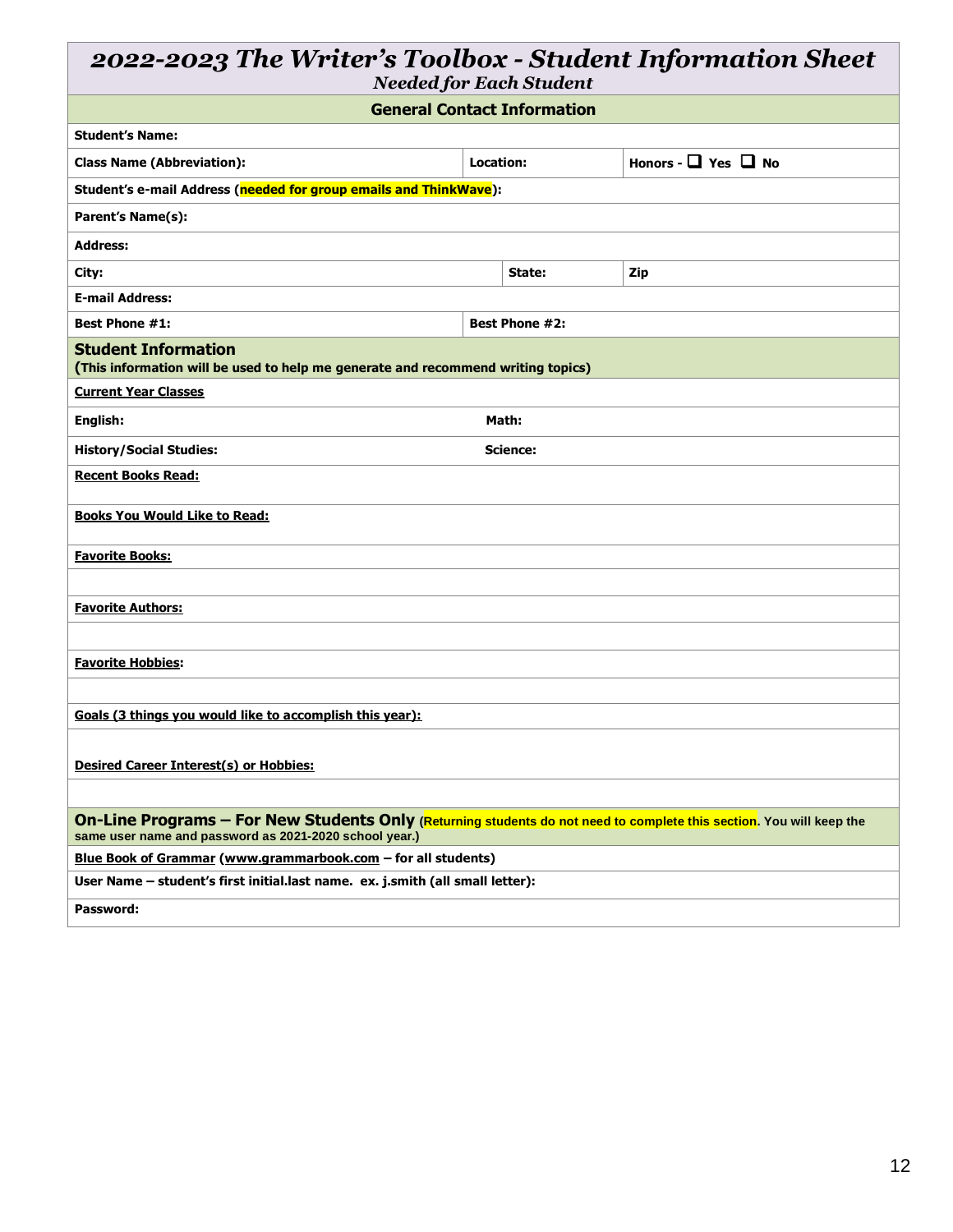| 2022-2023 Writer's Toolbox Writing Classes |
|--------------------------------------------|
| <b>Group Book Order Form</b>               |

| <b>Classes Taught by: Kyra Gartrell</b>                                                                | readtowrite@earthlink.net                       |                        | 704-236-1249                                 |              |  |
|--------------------------------------------------------------------------------------------------------|-------------------------------------------------|------------------------|----------------------------------------------|--------------|--|
|                                                                                                        | <b>Family Information</b>                       |                        |                                              |              |  |
| Parent's Names:                                                                                        |                                                 |                        |                                              |              |  |
| Best Phone #1:                                                                                         | Phone $#2$ :                                    |                        |                                              |              |  |
| Address:                                                                                               |                                                 |                        |                                              |              |  |
| City:                                                                                                  |                                                 | State:                 | ZIP Code:                                    |              |  |
| E-mail Address:                                                                                        |                                                 |                        |                                              |              |  |
|                                                                                                        | <b>Class Locations</b>                          |                        |                                              |              |  |
| <b>Monday</b> - On Line $(OL)/$ The Homeschool Room - HR                                               |                                                 | Tuesday - On Line (OL) |                                              |              |  |
|                                                                                                        | Wednesday - The Homeschool Room - (Matthews) HR |                        |                                              |              |  |
|                                                                                                        | <b>Student Information</b>                      |                        |                                              |              |  |
| <b>Student Name</b>                                                                                    | <b>Class Name</b>                               | Location               | Book (s)<br>Use abbreviations - see<br>below |              |  |
|                                                                                                        |                                                 |                        |                                              |              |  |
|                                                                                                        |                                                 |                        |                                              |              |  |
|                                                                                                        |                                                 |                        |                                              |              |  |
|                                                                                                        |                                                 |                        |                                              |              |  |
| Complete the Entire Form / Submit Total Book Fees / Mail - Payments Due by July 24, 2022               |                                                 |                        |                                              |              |  |
| <b>Books</b>                                                                                           |                                                 | Quantity               | Cost                                         | <b>Total</b> |  |
| WriteShop Jr. E (WS Jr. E)                                                                             |                                                 |                        | \$57.00                                      | \$           |  |
| WriteShop Jr. F (WS Jr. F)                                                                             |                                                 |                        | \$59.00                                      | \$           |  |
| WriteShop I (Introduction to Writing) (WS1)                                                            |                                                 |                        | \$56.00                                      | \$           |  |
| WriteShop II (Lev I & Lev II) (WSII)                                                                   |                                                 |                        | \$56.00                                      | \$           |  |
| The Power in Your Hands: Writing Non-Fiction in High School 2 <sup>nd</sup> ed. (Adv.<br>Writing) (PH) |                                                 |                        | \$45.00                                      | \$           |  |
| The Writer's Toolbox: Using Rhetorical Devices to Improve Communication (Adv.<br>Writing) (WT)         |                                                 |                        | \$22.00                                      | \$           |  |
|                                                                                                        |                                                 |                        |                                              |              |  |
|                                                                                                        |                                                 |                        | <b>Total</b>                                 | \$           |  |
| Complete Fill in Form and Send Payment using PayPal (family & friends) or Zelle                        |                                                 |                        |                                              |              |  |
|                                                                                                        | Mail Form and Fees to: Kyra Gartrell            |                        |                                              |              |  |
|                                                                                                        | P.O. Box 3029                                   |                        |                                              |              |  |
|                                                                                                        | Indian Trail, NC 28079                          |                        |                                              |              |  |
|                                                                                                        |                                                 |                        |                                              |              |  |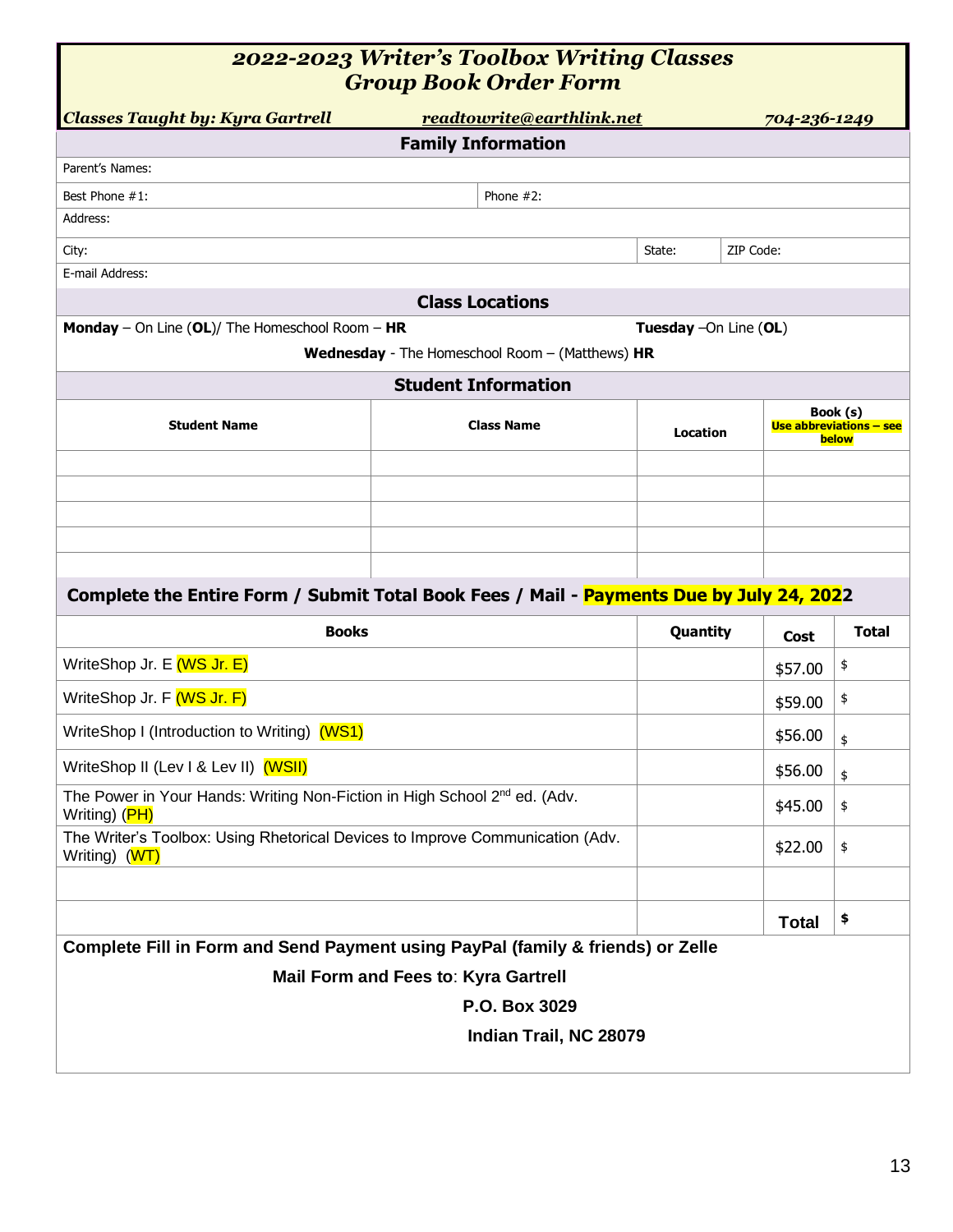## *The Writer's Toolbox - 2022-2023 Registration, Financial, and Class Policy Agreement*

**To Register:** Complete the *Registration, Student Information Form for Each Student, and Facility Form for your desired location* and send it along with the appropriate fees to the address on the registration form. Do not forget to acknowledge this agreement on the bottom of the "Registration" form. No student is registered without a complete registration form and deposit. Registration confirmation will be sent via e-mail.

| <b>Class</b>                                           | <b>Class Tuition</b> | <b>Paid in Full</b><br>$Discount*$ | <b>Paid in full Balance</b><br>after \$100 Deposit<br>on or before Class<br><b>Orientation</b> | <b>Balance after</b><br>\$100 Deposit<br>for<br><b>Monthly Payments</b> | <b>Monthly</b><br><b>Payments</b> |
|--------------------------------------------------------|----------------------|------------------------------------|------------------------------------------------------------------------------------------------|-------------------------------------------------------------------------|-----------------------------------|
| WriteShop Jr. E                                        | \$515                | \$465                              | \$365                                                                                          | \$415                                                                   | \$51.88                           |
| WriteShop Jr. F                                        | \$520                | \$470                              | \$370                                                                                          | \$420                                                                   | \$52.50                           |
| Introduction to Writing                                | \$540                | \$490                              | \$390                                                                                          | \$440                                                                   | \$55.00                           |
| Intermediate Writing<br>Level I                        | \$550                | \$500                              | \$400                                                                                          | \$450                                                                   | \$56.25                           |
| Intermediate Writing<br>Level II                       | \$565                | \$515                              | \$415                                                                                          | \$465                                                                   | \$58.13                           |
| <b>Advanced Writing</b>                                | \$590                | \$540                              | \$440                                                                                          | \$490                                                                   | \$61.25                           |
| American Literature and<br>Composition 1860 to Present | \$590                | \$540                              | \$440                                                                                          | \$490                                                                   | \$61.25                           |

## **Sibling Discount Tuition**

\*Three or more students from the same family receive the "Sibling Discount" fee.

| <b>Class</b>                         | <b>Class Tuition</b> | <b>Paid in Full</b><br>Discount* | <b>Paid in full Balance</b><br>after \$100 Deposit<br>on or before Class<br><b>Orientation</b> | <b>Balance after</b><br>\$100 Deposit<br>for<br><b>Monthly Payments</b> | <b>Monthly</b><br><b>Payments</b> |
|--------------------------------------|----------------------|----------------------------------|------------------------------------------------------------------------------------------------|-------------------------------------------------------------------------|-----------------------------------|
| WriteShop Jr. E                      | \$495                | \$445                            | \$345                                                                                          | \$395                                                                   | \$49.38                           |
| WriteShop Jr. F                      | \$500                | \$450                            | \$350                                                                                          | \$400                                                                   | \$50.00                           |
| Introduction to Writing              | \$520                | \$470                            | \$370                                                                                          | \$420                                                                   | \$52.50                           |
| Intermediate Writing<br>Level I      | \$530                | \$480                            | \$380                                                                                          | \$430                                                                   | \$53.75                           |
| Intermediate Writing<br>Level II     | \$545                | \$495                            | \$395                                                                                          | \$445                                                                   | \$55.63                           |
| <b>Advanced Writing</b>              | \$570                | \$520                            | \$420                                                                                          | \$470                                                                   | \$58.75                           |
| American Literature &<br>Composition | \$570                | \$520                            | \$420                                                                                          | \$470                                                                   | \$58.75                           |

\*\*\* **The Paid in Full Discount applies only to payments received by class Orientation.\*\*\***

**Monthly Payment Due Dates -** 8 monthly payments: the first payment is due on or before the orientation day of the class and each subsequent payment is due on the first day of the following months - October, November, December, January, February, March, and April. Reminders for payments are sent to families electing monthly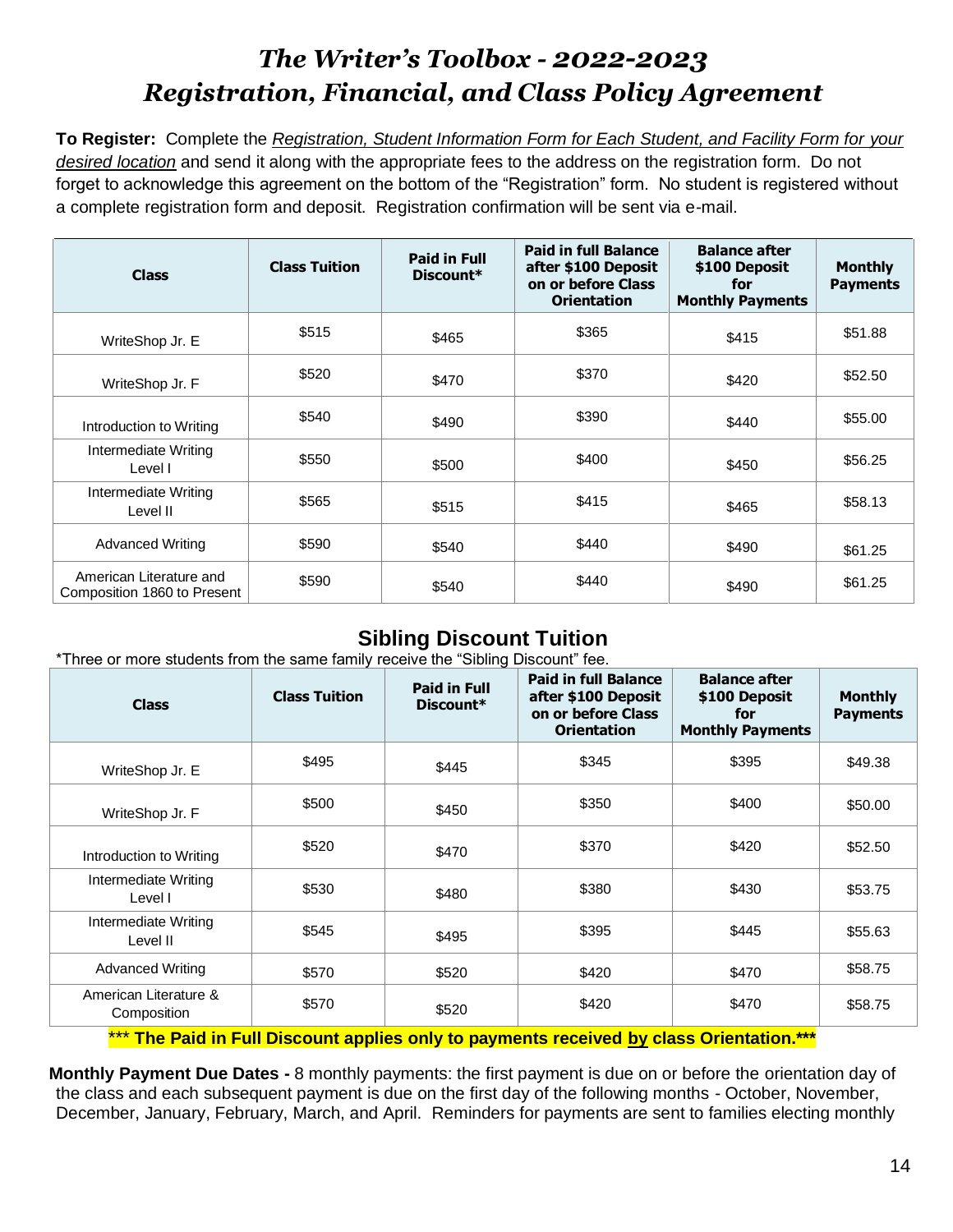payments the last week of each month. A late fee is expected if you are unable to pay on the first of each month.

#### **Late Fees:**

A \$15.00 late fee is assessed for payments received after the 10<sup>th</sup> of the month when payment is due.

#### **Refund Policy**:

- A full refund of class costs less \$100.00 deposit will be given if student withdraws within 7 days of sent email confirmation.
- A 50% refund of class costs less \$100.00 deposit will be given if a student withdraws after 7 days of receipt of confirmation email and before the first day of class.
- **No refunds after the first day of class**

#### **Course Cancellation:**

A class may be cancelled if minimum class size is not met. If a class had not met the minimum size it may still meet if the other classes at a particular location have met their size requirement. **Class minimums must be met by August 12, 2022**. All classes require 7 students. If a class is cancelled, all payments received will be refunded.

#### **Parental Supervision:**

Although I consider my classes as a ministry and my husband and I are committed to serving you and your students to the best of our ability, we also consider the classes as a partnership with homeschooling parents. Since our classes meet only once per week, parent's supervision of assignments is or maybe needed. Students are expected to work diligently to complete weekly assignments and be prepared when they come to class for our class time to be productive. Of course, allowances are made when students must miss a class for sickness, emergencies, or planned family events. Students will have a class syllabus, homework logs, and ThinkWave (web-based grade management system used in all classes except WriteShop Jr.); therefore, when students miss a class, they can still keep abreast of assignments and not fall behind.

#### **Full Year Commitment: For Parents choosing to make monthly payments**

*Each parent/student is expected to honor a full year commitment of class tuition, class attendance, and class participation (in class and assigned homework)*. Each year many classes have a wait list or parents select a different class other than their first choice because some classes tend to fill quickly. In any class that is full, each student has taken a seat that might have gone to another student. **Parents are still expected to honor their full year financial obligation for class payments even if student withdraws from class.**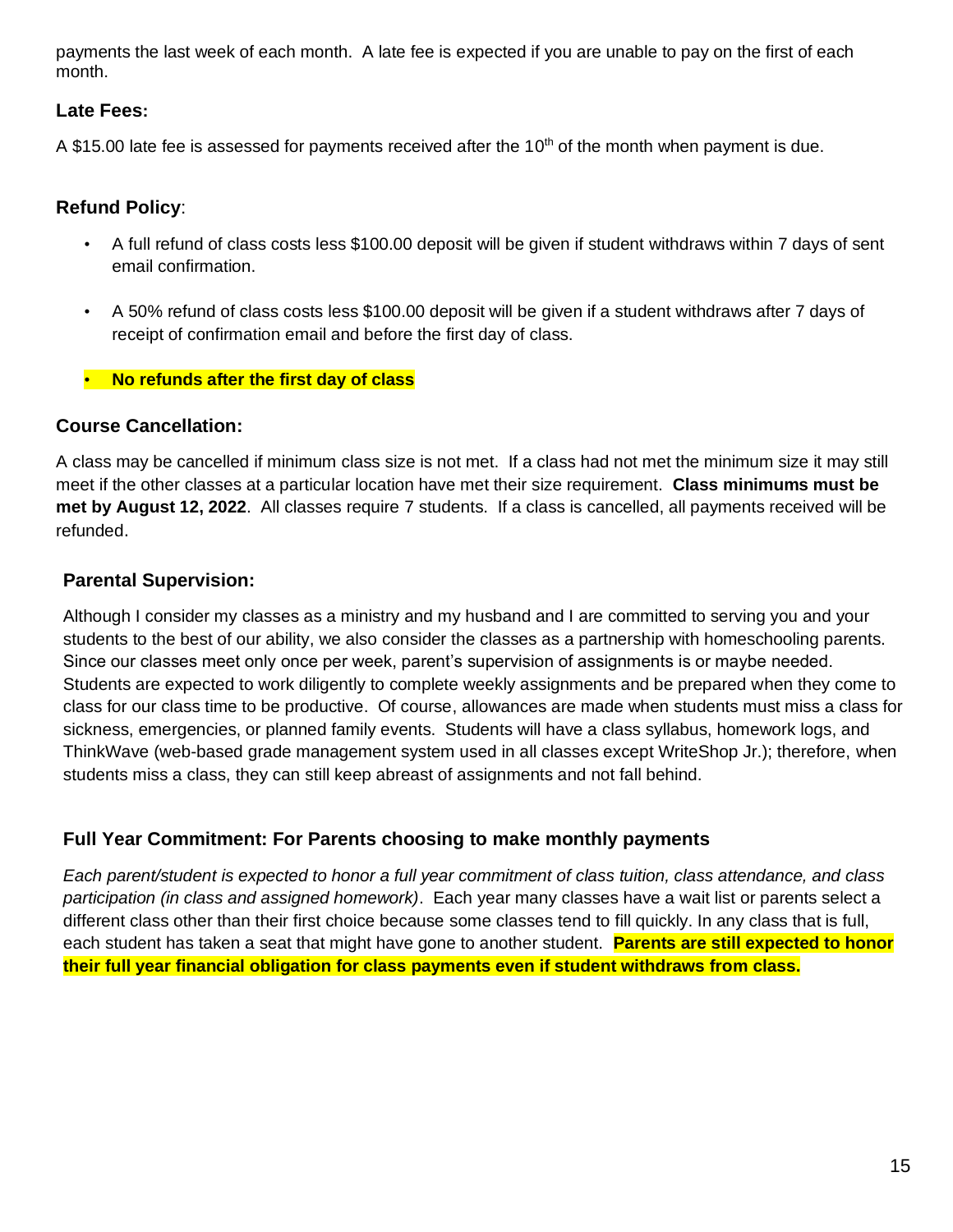## **Class Rules and Policies**

NOTE: This may seem like a lot of rules, but we know from examples of God's Word, government laws, etc. that rules are not designed to squash student's fun. Rather, they are designed to keep them safe, ensure respect for people and property, and teach personal discipline. Thank you so much for agreeing to follow our class rules. The writing class will be an enjoyable place to work with cooperative students.

#### **I. Materials / Texts**

Students are expected to come to every class with the necessary writing instruments, notebook paper and appropriate texts / novels. In addition, some classes may require additional supplies (such as colored pencils, scissors, glue sticks, etc.). These are specified in the specific class syllabus.

#### **II. Assignments**

- Students are to complete and submit assignments by the assignment due date. Assignments begun in class and completed at home or home assignments need to be submitted by students on the next class or given due date.
- Failure to bring assignments to class on the due date will result in a missing assignment grade or "**M**" in ThinkWave. When the assignment is submitted late the following week there will be a 10-point penalty deduction.
- Students should be prepared to hand in assignments when they come to class. Home assignments are to be completed before coming to class and not the day they are due while in class.
- Incomplete assignments and assignments without names will receive a 10 point deduction; therefore, please check both sides of a paper and review it before placing it in a homework folder.
- Please place assignments in a folder before coming to class, so students can easily find them and place them on the table in the correct pile before taking their seats.
- Understanding and mastering a task, technique, or concept is pivotal to success in writing. Whenever a student does not fully understand a concept, their paper is returned so he or she can make corrections and return it the next class. This shows up as an "R" grade in ThinkWave.
- Essays / Compositions or other assignments with e-mail due times and dates are expected to be sent in on time with the correct heading format (name, date, assignment name) on each page. Receipt of late assignments are noted and reflected in the "Timeliness" grade on report cards.
- Occasionally students have asked to e-mail assignments to me because of a printer malfunction at home; this is allowed occasionally, but those assignments must be sent in by 7 am on the day of the class. *Assignments received after class time will be considered late.*
- *Students/ parents are expected to utilize ThinkWave, an on-line assignment and grade management program to review assignments, deadlines (using the calendar), and manage grades.*
- **Assignments not received by the second week past the due date will receive a grade of zero.**  *No assignments will be accepted more than two weeks late.*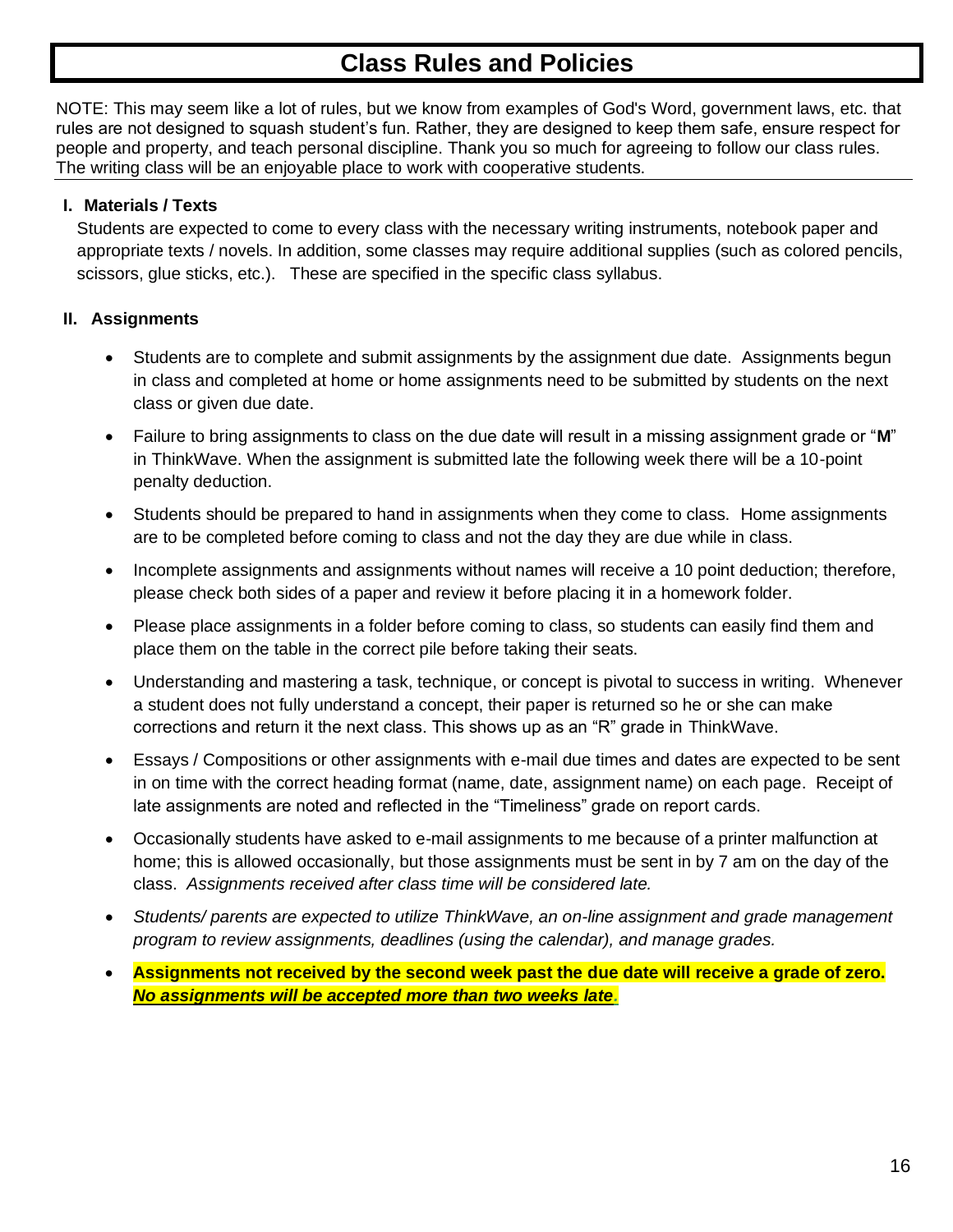#### **III. Progress Report Cards:**

- Students in all classes except WriteShop Jr. will receive a quarterly report card of their progress. WriteShop Jr. students will receive semester report / progress reports.
- *ThinkWave*, an on-line assignment and grade management program, will be available for all students except WriteShop Jr.

#### IV.**ThinkWave**

Grades will be posted in ThinkWave by the next class after submitting an assignment. Unexcused assignments not submitted on the due date receive an "**M**" (for missing assignment) in **ThinkWave** (which counts as a zero) until the assignments is submitted the next class. **Assignments more than two weeks late are not accepted unless there has been a parent correspondence. Parents may at any time request to excuse their student from an assignment**. These are reflected as "**E**" in **ThinkWave**. They are recorded on the report card, but they are not tabulated in the report card grade.

#### **V. Tardiness/ Absences**

Please make every effort to get students to class on time. When students are late, not only is the class disrupted, but I may have to go over material already covered which is not fair to the other students. If you must be late please let me know and I can make arrangements to explain assignments either a day or two before class or after class (at location or via e-mail).

Students with an excused absence (parents have contacted me for assignment arrangements) are excused from the penalty as long as assignments are submitted within two weeks of being absent. Parents can make other arrangements with teacher if needed. Students have homework logs and *ThinkWave* to assist them with due dates and assignments even when they may not be in class.

#### **VI. Exemptions**

 Parents can exempt students from assignments with a written notice (e-mail), but please note that the assignment will still appear on the report card (with a letter "E").

#### **VI. Classroom Rules**

- 1. If you arrive late to class, let yourself in quietly and find a seat*. Do not disrupt the class by knocking on the door or making a commotion*.
- 2. You are to stay seated unless you have permission to get up.
- 3. Please raise your hand and ask permission to be excused if you have to use the restroom. Your teacher needs to know where students are during class time.
- 4. There is *no talking allowed* when a teacher or other student is talking, nor when it is time to write. Disruptive students will first be warned, and then moved.
- 5. If you know the answer to a question, please do not shout it out. Raise your hand quietly until called upon.
- 6. We want to encourage an atmosphere of respect. There is *absolutely no rude behavior* permitted. This includes name-calling, gossiping, yelling at others, impolite remarks to teachers or classmates, embarrassing another student with teasing, snickering, etc.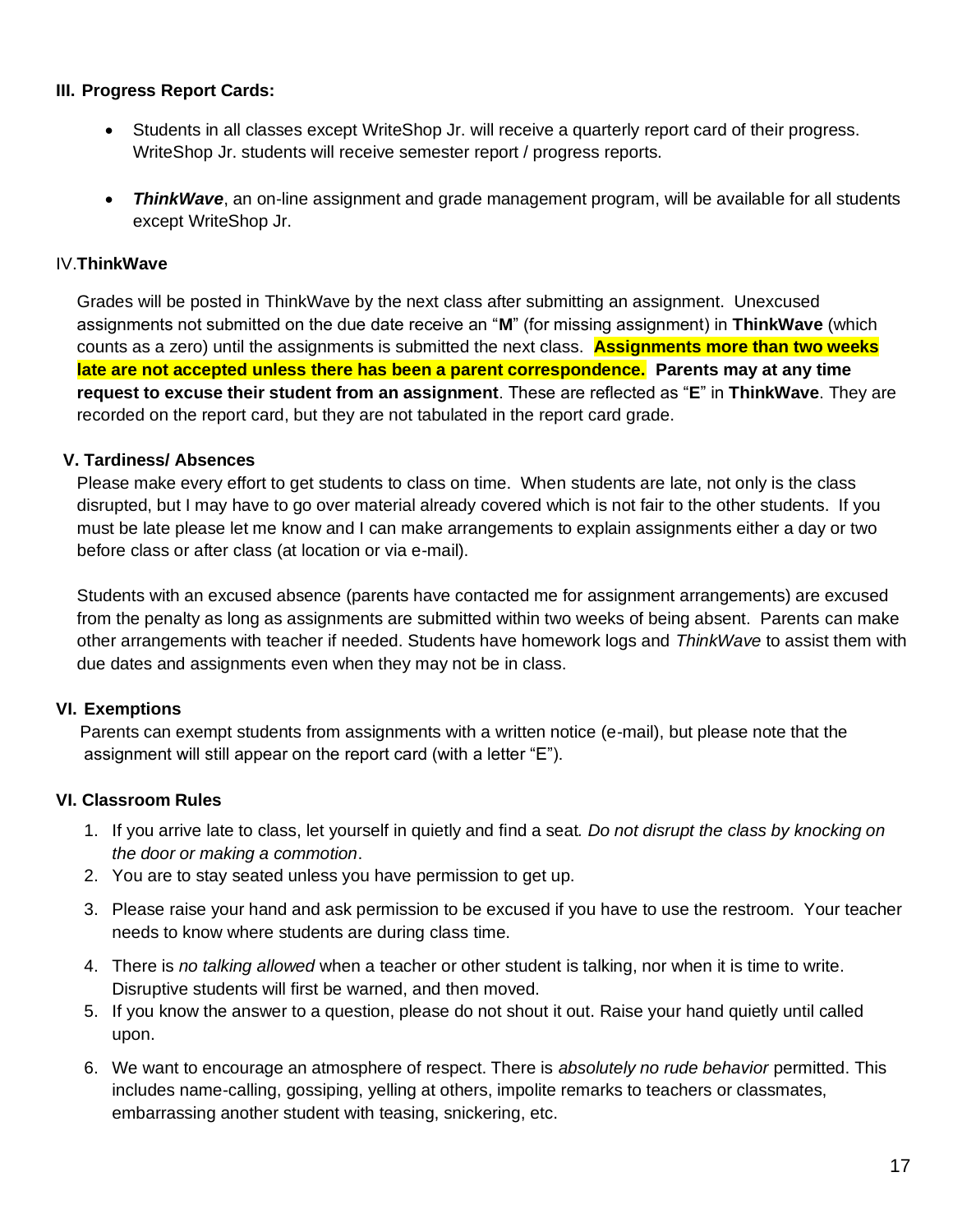- 7. If your teacher or tutor asks you to move to another location to help you behave yourself, please do so immediately and quietly.
- 8. Keep your hands to yourself. Do not touch the belongings of other students unless asked to do so.
- 9. Remember that you are a guest at the facility. Please respect the flooring, furniture, walls, and grounds by keeping within established boundaries and being careful with your supplies. I trust you to use common sense (like not putting your shoes on the furniture, drawing on the tables, running through the building, or talking loudly).
- 10. When class is over, please clean up your work area, including the floor. Throw away all trash and take home all of your belongings.
- 11. Cell Phone Policy: Please turn off or place it on silent. **Do Not Use Cell Phones During Class**!
- 12. Please wear acceptable clothing to class. No hats, no hoodies (on head), no sunglasses, no revealing clothing and no clothing with unacceptable graphics or language.

#### *It is our desire to see students grow in their writing, responsibility, and maturity.*

*Note: Your signature on the bottom of the registration form indicates that you have read and agree to all of the above registration, financial, and class policies agreement. Please print this for your reference. Students will receive a copy of the class rules and policies as part of their class syllabus.*

*Updated 2/22*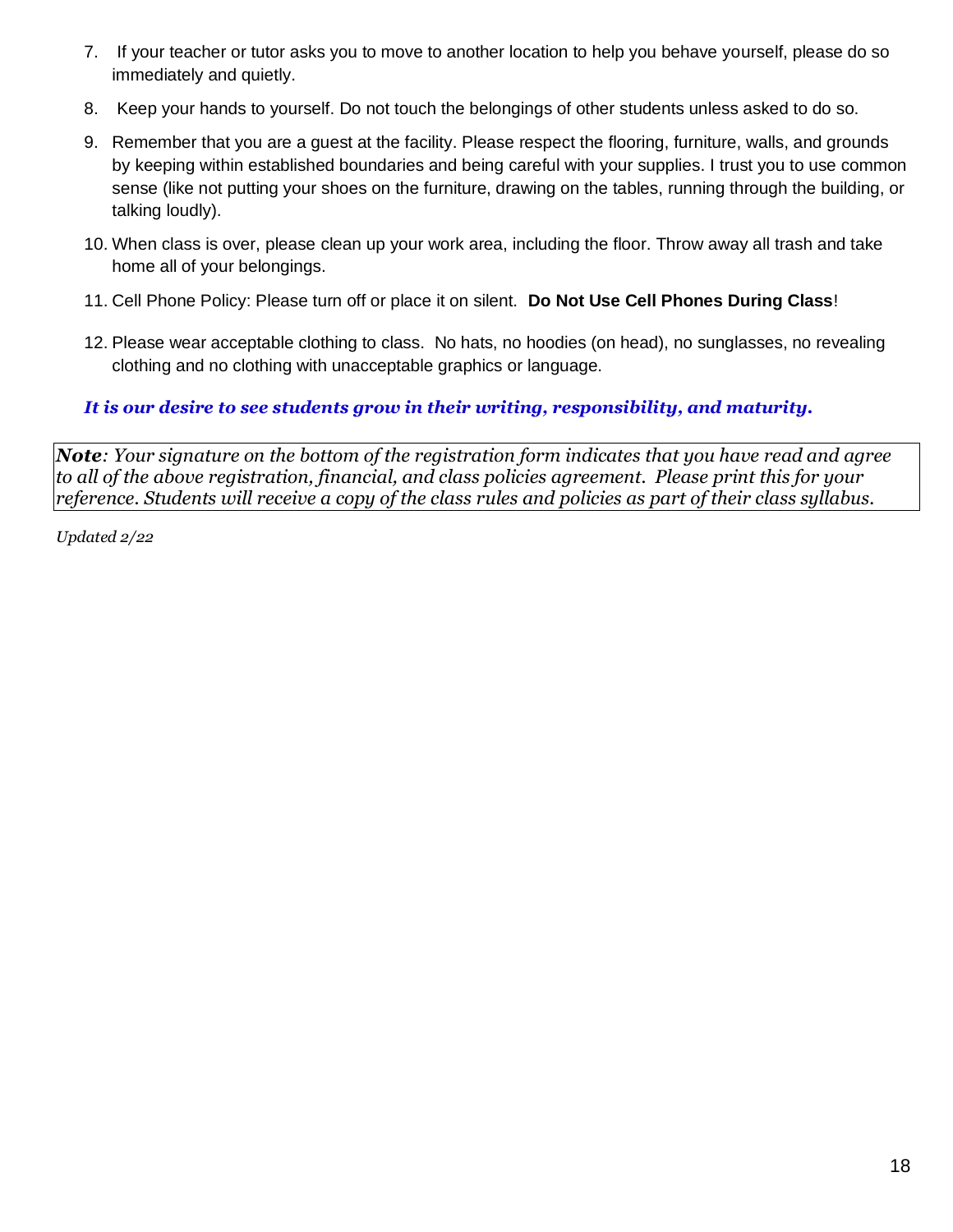# Facility Forms for the Homeschool Room

Please Scan and Sign the Liability Form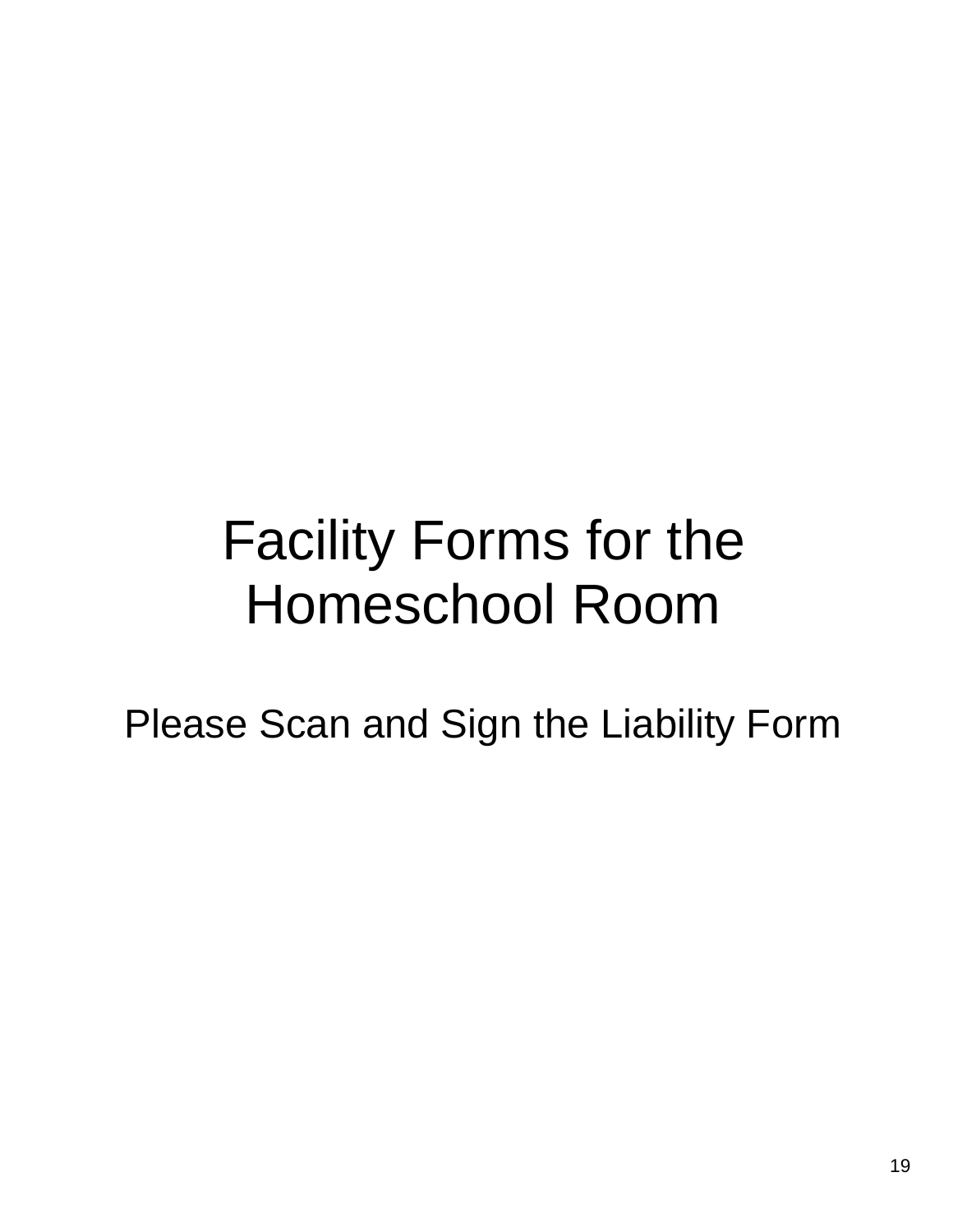# The Homeschool Room – Matthews Enrichment Room Registration Forms

# (Consists of Enrichment Form & Liability Waiver)

| Student Name<br>(One child per registration form.)  |  |
|-----------------------------------------------------|--|
|                                                     |  |
|                                                     |  |
|                                                     |  |
|                                                     |  |
|                                                     |  |
|                                                     |  |
|                                                     |  |
| <b>Additional Person to Contact in an Emergency</b> |  |
|                                                     |  |
| Allergies (medications or                           |  |
| List any unusual health                             |  |

**\*Please print legibly or use the computer and print.**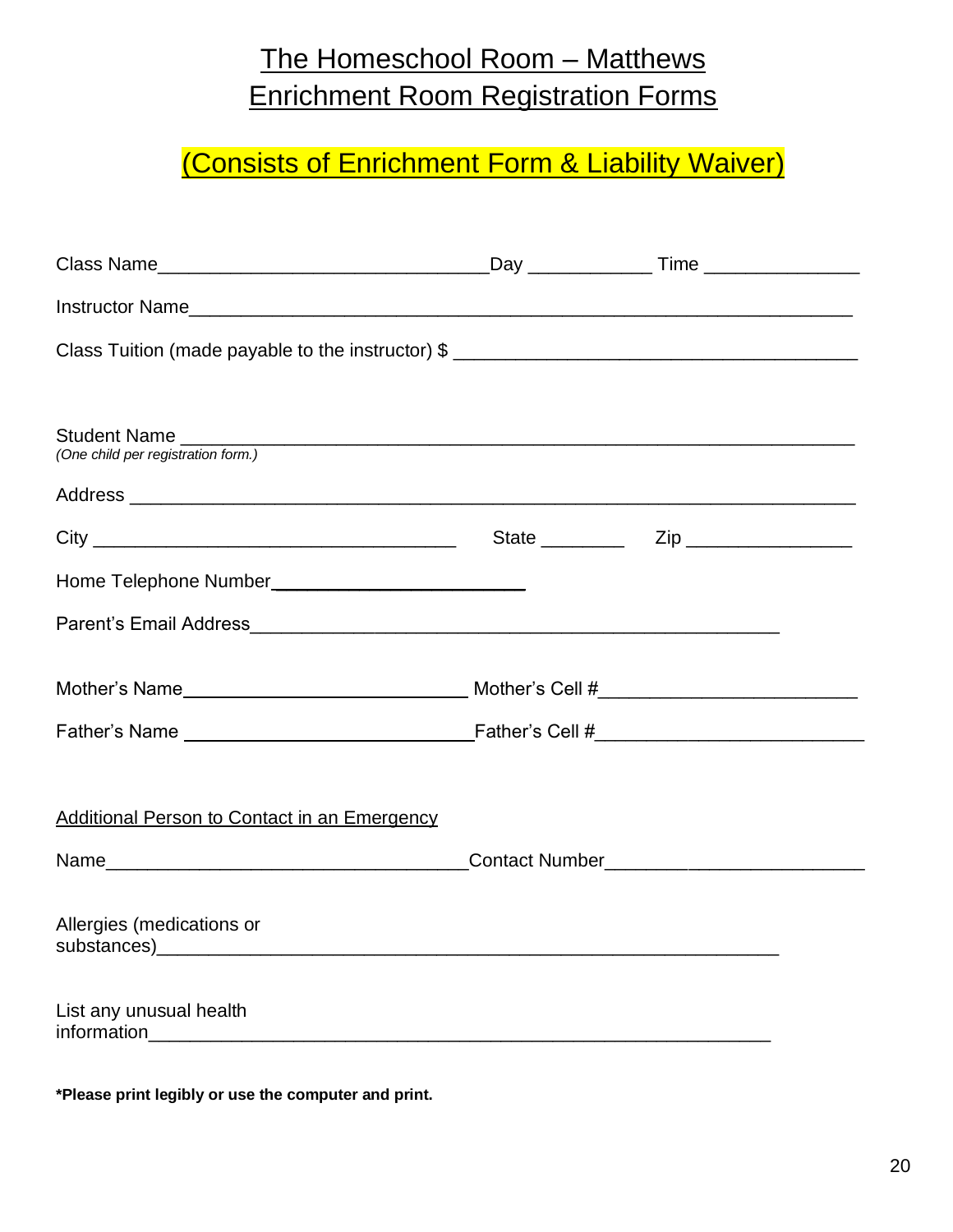#### LIABILITY WAIVER The Homeschool Room LLC North Carolina

As the parent or legal guardian of  $($ the "child"), I am in complete understanding that the child is participating in enrichment classes and activities located at The Homeschool Room LLC. I, on behalf of myself and the child, our personal representatives, heirs and assigns, release and covenant to hold harmless

The Homeschool Room LLC and its' employees from all demands, claims and causes of action I or the child may have for personal injury, property damage, economic loss or emotional distress, or otherwise, arising from, or in any way relating to, the enrichment classes or activities.

I have carefully read and understand that by signing below, as the parent or guardian, I agree to and will adhere to the preceding statements and grant permission for the child to participate in this activity.

Parent/ Legal Guardian Signature

\_\_\_\_\_\_\_\_\_\_\_\_\_\_\_\_\_\_\_\_\_\_\_\_\_\_\_\_\_\_\_\_

Date